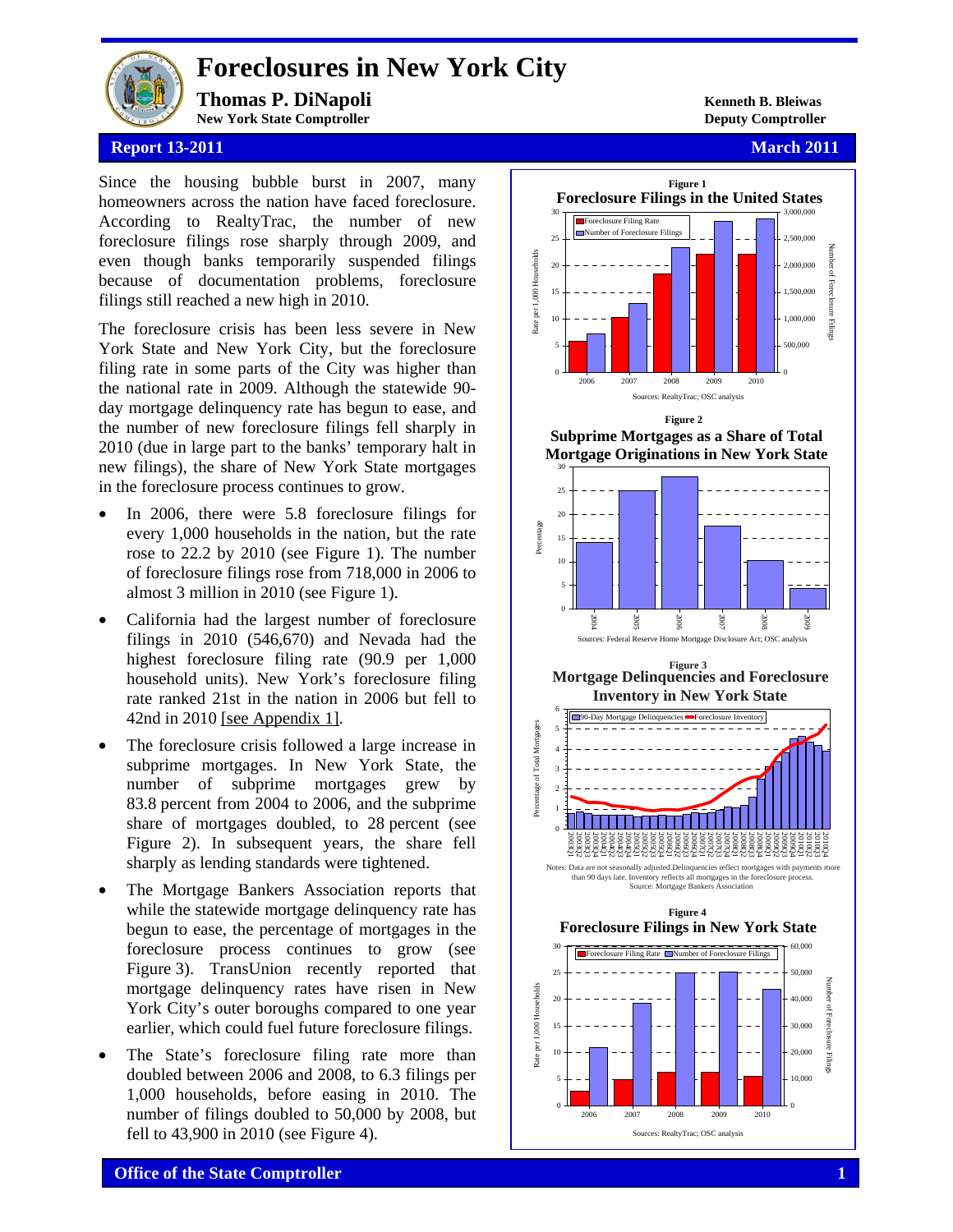- The foreclosure filing rate exceeded the statewide average in 13 of 62 counties in 2009 (see Figure 5), including three in New York City (Kings, Queens, and Richmond). [Appendix 2 shows all counties for 2009 and 2010.]
- Between 2006 and 2009, the number of foreclosure filings in New York City rose by 31.7 percent to 22,886. Queens had the largest number of foreclosure filings (8,964), followed by Brooklyn (7,108), the Bronx (3,000), Staten Island (2,646), and Manhattan (1,168).
- The borough of Queens accounted for eight of the ten neighborhoods in New York City (of the 55 City neighborhoods defined by the U.S. Census Bureau) with the largest increase in foreclosure filing rates from 2006 to 2009, including the top six. [Appendix 3 shows change by neighborhood.]
- In 2009, Staten Island had the second-fewest number of foreclosure filings, but it had the highest foreclosure filing rate (14.8 per 1,000 households), followed by Queens (10.8), Brooklyn (7.4), the Bronx (5.8), and Manhattan (1.4).
- Figure 6 shows the ten City neighborhoods with the highest foreclosure filing rates in 2009. Half were located in Queens (including the top four). Figure 9 on the next page maps the 2009 rates by neighborhood.
- In 2010, foreclosure filings in New York City fell sharply—by 24.9 percent, to 17,191. More than two-thirds of the reduction was in Queens, where foreclosure filings fell by 45 percent. While Queens had the largest number of filings in 2009, Brooklyn had the largest number in 2010.
- In 2010 Staten Island still had the highest foreclosure filing rate, but Brooklyn moved ahead of Queens with the second-highest rate.
- Figure 7 shows the ten neighborhoods in New York City with the highest foreclosure filing rates in 2010. Half were located in Brooklyn.
- The neighborhood of Jamaica had the largest number of foreclosure filings and the highest foreclosure rate among City neighborhoods in 2009, and while it still had the largest number of filings in 2010, its foreclosure filing rate ranked second. [Appendix 4 shows changes in foreclosure filings and rates by neighborhood for this period.]
- Between 2006 and 2008, the number of actual foreclosures in the City rose tenfold to 2,543. Over the past three years, a total of 5,456 homes were lost. Figure 8 shows the ten neighborhoods in which the most homes were lost.



**Figure 6 New York City Neighborhoods With Highest Foreclosure Filing Rates per 1,000 Households in 2009** 

| Neighborhood                                                                                                                                                                                                                                                                                                                                                                                                                                             | <b>Borough</b>  | <b>Number</b> | Rate |
|----------------------------------------------------------------------------------------------------------------------------------------------------------------------------------------------------------------------------------------------------------------------------------------------------------------------------------------------------------------------------------------------------------------------------------------------------------|-----------------|---------------|------|
| Jamaica                                                                                                                                                                                                                                                                                                                                                                                                                                                  | Oueens          | 2.394         | 29.9 |
| 2 Bellrose/Rosedale                                                                                                                                                                                                                                                                                                                                                                                                                                      | Oueens          | 1.510         | 23.0 |
| 3 Howard Beach/South Ozone Park Queens                                                                                                                                                                                                                                                                                                                                                                                                                   |                 | 726           | 20.1 |
| 4 Kew Gardens/Woodhaven                                                                                                                                                                                                                                                                                                                                                                                                                                  | Oueens          | 1.106         | 19.5 |
| 5 North Shore                                                                                                                                                                                                                                                                                                                                                                                                                                            | Staten Island   | 1.347         | 18.5 |
| 6 East New York/Starrett City                                                                                                                                                                                                                                                                                                                                                                                                                            | Brooklyn        | 1,195         | 17.8 |
| 7 Rockaways                                                                                                                                                                                                                                                                                                                                                                                                                                              | Oueens          | 642           | 15.1 |
| Flatlands/Canarsie                                                                                                                                                                                                                                                                                                                                                                                                                                       | <b>Brooklyn</b> | 1.019         | 15.0 |
| 9 South Shore                                                                                                                                                                                                                                                                                                                                                                                                                                            | Staten Island   | 681           | 14.2 |
| 10 Williamsbridge                                                                                                                                                                                                                                                                                                                                                                                                                                        | <b>Bronx</b>    | 462           | 13.9 |
| $\alpha$ <b>b</b> $\alpha$ <b>c</b> $\alpha$ <b>c</b> $\alpha$ <b>c</b> $\alpha$ <b>c</b> $\alpha$ <b>c</b> $\alpha$ <b>c</b> $\alpha$ <b>c</b> $\alpha$ <b>c</b> $\alpha$ <b>c</b> $\alpha$ <b>c</b> $\alpha$ <b>c</b> $\alpha$ <b>c</b> $\alpha$ <b>c</b> $\alpha$ <b>c</b> $\alpha$ <b>c</b> $\alpha$ <b>c</b> $\alpha$ <b>c</b> $\alpha$ <b>c</b> $\alpha$ <b>c</b> $\alpha$ <b>c</b> $\alpha$ <b>c</b> $\alpha$ <b>c</b> $\alpha$ <b>c</b> $\alpha$ |                 |               |      |

Sources: RealtyTrac; OSC analysis

### **New York City Neighborhoods With Highest Foreclosure Filing Rates per 1,000 Households in 2010 Figure 7**

|                                   | Neighborhood                     | <b>Borough</b>  | <b>Number</b> | Rate |  |
|-----------------------------------|----------------------------------|-----------------|---------------|------|--|
| 1                                 | East New York/Starrett City      | <b>Brooklyn</b> | 1.139         | 16.8 |  |
| $\mathcal{D}$                     | Jamaica                          | <b>Oueens</b>   | 1.262         | 15.6 |  |
| 3                                 | North Shore                      | Staten Island   | 1.107         | 15.2 |  |
| 4                                 | Bellrose/Rosedale                | <b>Oueens</b>   | 885           | 13.3 |  |
| 5                                 | Flatlands/Canarsie               | <b>Brooklyn</b> | 908           | 13.2 |  |
| 6                                 | Brownsville/Ocean Hill           | <b>Brooklyn</b> | 739           | 12.7 |  |
| 7                                 | South Shore                      | Staten Island   | 605           | 12.6 |  |
| 8                                 | <b>East Flathush</b>             | <b>Brooklyn</b> | 382           | 12.6 |  |
| 9                                 | Bedford-Stuyvesant               | <b>Brooklyn</b> | 780           | 12.1 |  |
|                                   | 10 Howard Beach/South Ozone Park | <b>Oueens</b>   | 401           | 11.0 |  |
| Sources: RealtyTrac; OSC analysis |                                  |                 |               |      |  |

### **Figure 8**

### **New York City Neighborhoods With Highest Number of Foreclosures During 2008-2010**

Real Estate-Owned (REO) Foreclosures

|   | Neighborhood                      | <b>Borough</b>  | <b>Number</b> |  |  |
|---|-----------------------------------|-----------------|---------------|--|--|
|   | Jamaica                           | <b>Oueens</b>   | 1.031         |  |  |
|   | 2 Bellrose/Rosedale               | <b>Oueens</b>   | 519           |  |  |
|   | 3 North Shore                     | Staten Island   | 454           |  |  |
|   | 4 Kew Gardens/Woodhaven           | <b>Oueens</b>   | 341           |  |  |
| 5 | Rockaways                         | <b>Oueens</b>   | 282           |  |  |
|   | 6 Howard Beach/South Ozone Park   | <b>Oueens</b>   | 239           |  |  |
| 7 | East New York/Starrett City       | <b>Brooklyn</b> | 218           |  |  |
| 8 | Bedford-Stuyvesant                | <b>Brooklyn</b> | 173           |  |  |
| 9 | Mid-Island                        | Staten Island   | 165           |  |  |
|   | 10 Brownsville/Ocean Hill         | <b>Brooklyn</b> | 150           |  |  |
|   | Sources: RealtyTrac; OSC analysis |                 |               |  |  |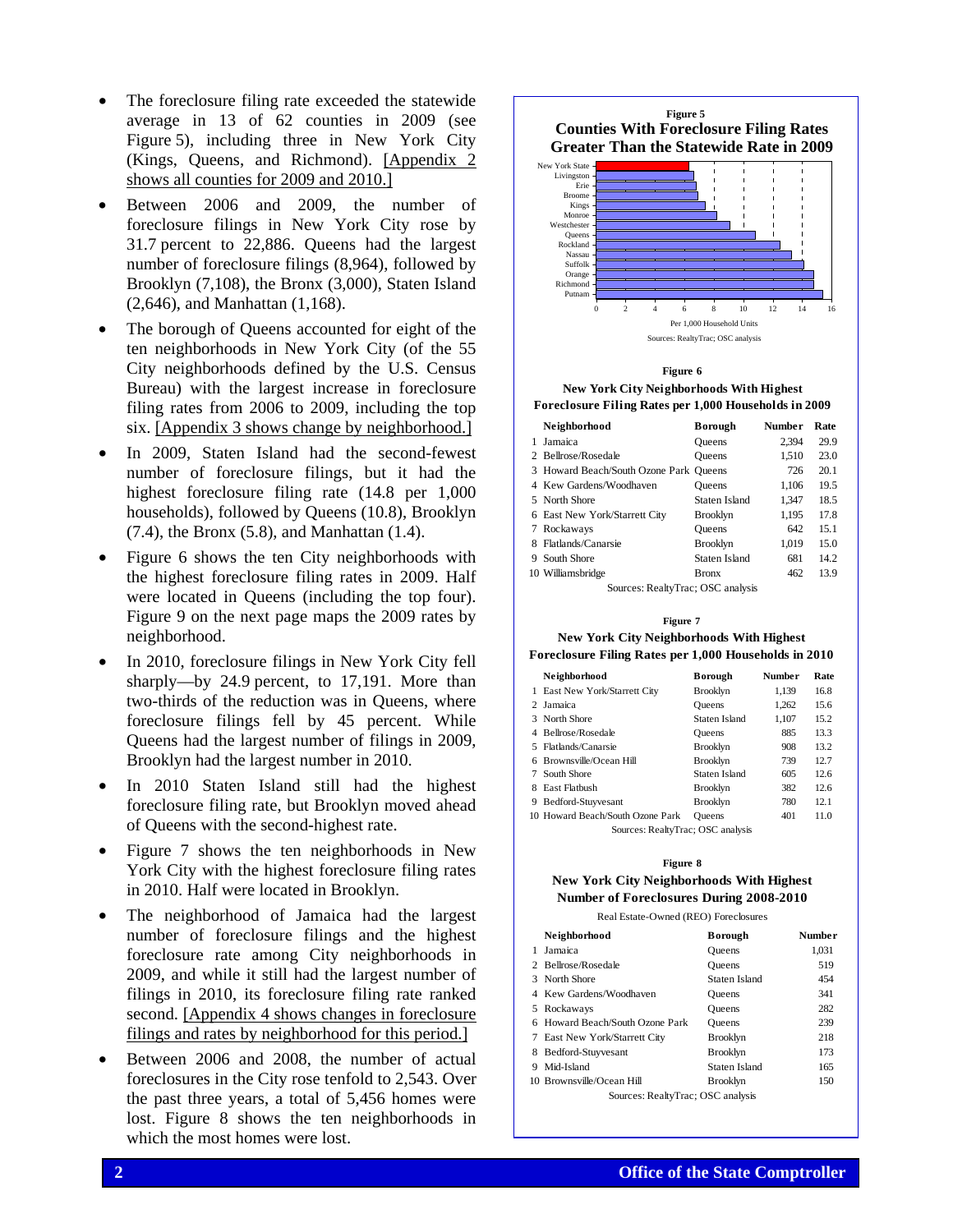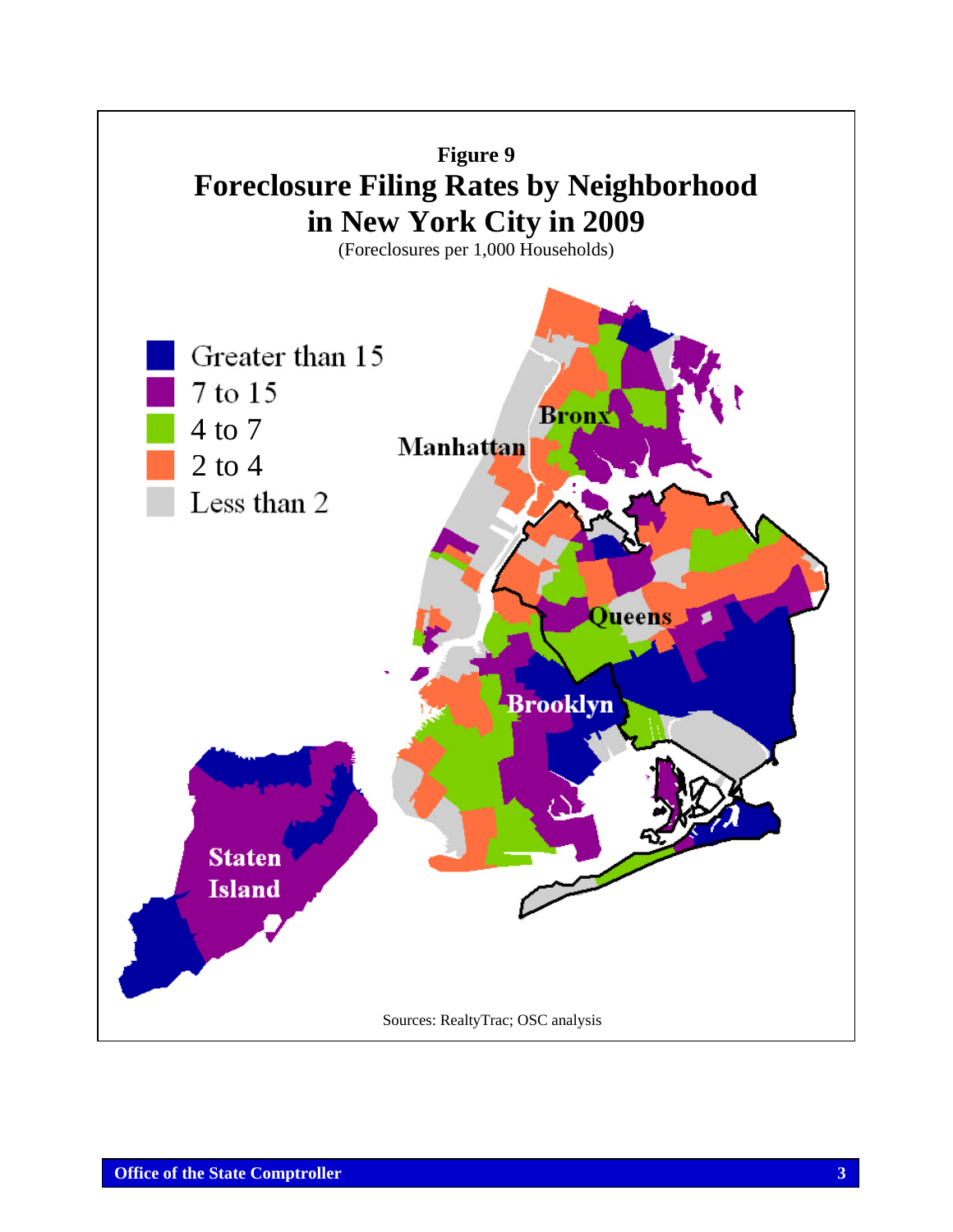- The foreclosure filing rate is significantly higher in New York City when the rate is based on the number of homeowners (not households) because of the large number of rental units in the City.
- The City foreclosure filing rate *per 1,000 households* averaged 6.9 during 2009, but the rate *per 1,000 homeowners* was three times higher, at 20.9. Figure 10 shows foreclosure filing rates by borough for both measures.
- Although the foreclosure filing rate in the City is higher when based on home ownership, the rate is still much lower than in many parts of the nation. Las Vegas had the highest rate of any metropolitan area in the nation in 2009 (236.9 per 1,000 homeowners).
- Queens had five of the ten neighborhoods with the largest increase in foreclosure filing rates between 2006 and 2009 based on home ownership. [Appendix 5 shows all City neighborhoods.]
- Figure 11 shows the ten City neighborhoods with the highest foreclosure filing rates based on home ownership in 2009. Most of these neighborhoods are in the Bronx and Brooklyn (whereas Queens dominated the list based on households). [Appendix 6 shows neighborhoods within boroughs using both measures.]
- Subprime mortgages represented more than 40 percent of all new mortgages in 2006 in nine of the ten City neighborhoods with the highest foreclosure filing rates based on home ownership in 2009 (see Figure 12). The share of subprime mortgages in these neighborhoods nearly doubled between 2004 and 2006, and is much higher than the statewide average of 28 percent in 2006 [Appendix 7 shows subprime mortgages by neighborhood.]
- In 2010, the citywide foreclosure filing rate declined by 24 percent to 15.7 per 1,000 homeowners. The Bronx had the highest foreclosure filing rate in 2010 when measured as a share of homeowners (27.7 foreclosures per 1,000 homeowners), followed by Brooklyn, Staten Island, Queens, and Manhattan.
- Half of the ten City neighborhoods with the highest foreclosure filing rates based on ownership in 2010 were located the Bronx; the other half were in Brooklyn (see Figure 13).



### **Figure 11**

### **New York City Neighborhoods With Highest Foreclosure Filing Rates per 1,000 Homeowners in 2009**

| Neighborhood                      | <b>Borough</b> | <b>Number</b> | Rate |
|-----------------------------------|----------------|---------------|------|
| Mott Haven/Hunts Point            | <b>Bronx</b>   | 252           | 76.6 |
| 2 East New York/Starrett City     | Brooklyn       | 1,195         | 713  |
| 3 Morrisania/East Tremont         | <b>Bronx</b>   | 264           | 70.9 |
| 4 Brownsville/Ocean Hill          | Brooklyn       | 674           | 58.7 |
| Jamaica<br>5.                     | <b>Oueens</b>  | 2,394         | 58.4 |
| Bedford-Stuyvesant<br>6           | Brooklyn       | 973           | 577  |
| University Heights/Morris Heights | <b>Bronx</b>   | 65            | 52.8 |
| <b>Bushwick</b>                   | Brooklyn       | 86            | 51.7 |
| Highbridge<br>9                   | <b>Bronx</b>   | 202           | 48.3 |
| 10 Soundview/Parkchester          | <b>Bronx</b>   | 366           | 46 6 |

Sources: RealtyTrac; U.S. Census Bureau; OSC analysis

### **Figure 12 Subprime Mortgages as a Share of Total Mortgages New York City Neighborhoods With Highest Foreclosure Filing Rates in 2009**

|   |                                                     |                 | <b>Share</b> |       |  |  |
|---|-----------------------------------------------------|-----------------|--------------|-------|--|--|
|   | Neighborhood                                        | Borough         | 2004         | 2006  |  |  |
|   | Mott Haven/Hunts Point                              | <b>Bronx</b>    | 23.0%        | 43.6% |  |  |
|   | 2 East New York/Starrett City                       | <b>Brooklyn</b> | 28.8%        | 50.7% |  |  |
| 3 | Morrisania/East Tremont                             | <b>Bronx</b>    | 25.3%        | 44.4% |  |  |
|   | Brownsville/Ocean Hill                              | <b>Brooklyn</b> | 29.0%        | 55.0% |  |  |
| 5 | Jamaica                                             | <b>Oueens</b>   | 27.9%        | 54.3% |  |  |
| 6 | Bedford-Stuyvesant                                  | <b>Brooklyn</b> | 26.5%        | 47.0% |  |  |
| 7 | University Heights/Morris Heights                   | <b>Bronx</b>    | 22.1%        | 51.4% |  |  |
| я | <b>Bushwick</b>                                     | <b>Brooklyn</b> | 27.7%        | 44.1% |  |  |
| 9 | Highbridge                                          | <b>Bronx</b>    | 21.6%        | 37.3% |  |  |
|   | 10 Soundview/Parkchester                            | <b>Bronx</b>    | 22.3%        | 42.1% |  |  |
|   | Sources: Home Mortgage Disclosure Act; OSC analysis |                 |              |       |  |  |

#### **Figure 13**

### **New York City Neighborhoods With Highest Foreclosure Filing Rates per 1,000 Homeowners in 2010**

|                             | Neighborhood                                          | Borough         | <b>Number</b> | Rate |  |  |
|-----------------------------|-------------------------------------------------------|-----------------|---------------|------|--|--|
| 1                           | East New York/Starrett City                           | <b>Brooklyn</b> | 1,139         | 68.0 |  |  |
| $\mathcal{D}_{\mathcal{L}}$ | Morrisania/Fast Tremont                               | <b>Bronx</b>    | 249           | 66.9 |  |  |
| 3                           | Brownsville/Ocean Hill                                | <b>Brooklyn</b> | 739           | 64.3 |  |  |
| 4                           | Mott Haven/Hunts Point                                | <b>Bronx</b>    | 206           | 62.6 |  |  |
| 5                           | Bedford-Stuyvesant                                    | <b>Brooklyn</b> | 980           | 58.2 |  |  |
| 6                           | <b>Bushwick</b>                                       | <b>Brooklyn</b> | 78            | 46.9 |  |  |
| 7                           | University Heights/Morris Heights                     | <b>Bronx</b>    | 57            | 46.3 |  |  |
| 8                           | Soundview/Parkchester                                 | <b>Bronx</b>    | 322           | 41.0 |  |  |
| 9                           | Highbridge                                            | <b>Bronx</b>    | 170           | 40.6 |  |  |
| 10                          | <b>East Flathush</b>                                  | <b>Brooklyn</b> | 382           | 35.0 |  |  |
|                             | Sources: RealtyTrac; U.S. Census Bureau; OSC analysis |                 |               |      |  |  |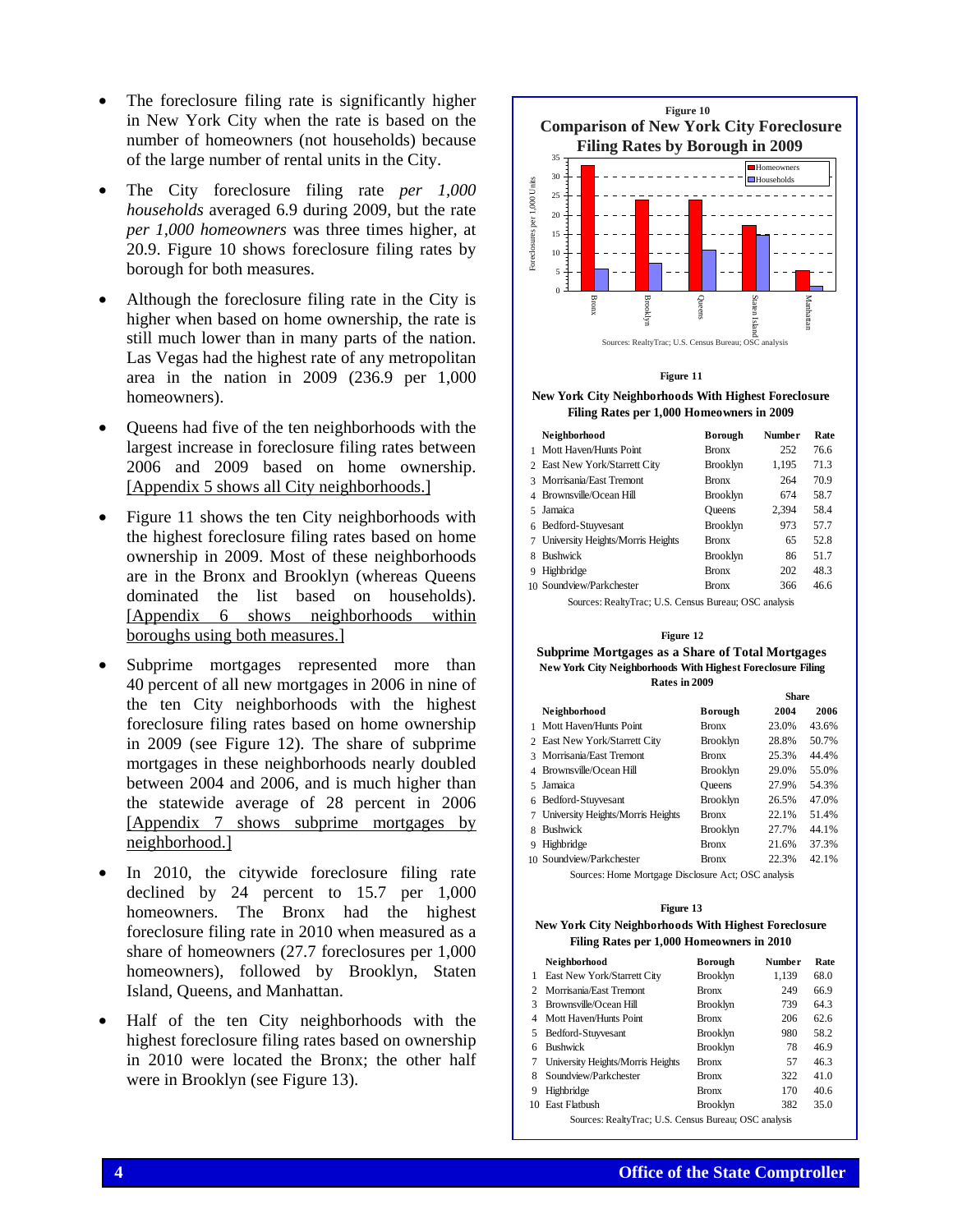# **Appendix 1 Annual State Rankings Based on Foreclosure Filing Rates**

|                 | 2006           | 2007            | 2008           | 2009            | 2010           |
|-----------------|----------------|-----------------|----------------|-----------------|----------------|
| Alabama         | 37             | 37              | 43             | 30              | 33             |
| Alaska          | 26             | 28              | 31             | 31              | 35             |
| Arizona         | 12             | 8               | 3              | $\overline{2}$  | $\overline{2}$ |
| Arkansas        | 16             | 26              | 23             | 23              | 21             |
| California      | 14             | $\overline{4}$  | $\overline{4}$ | $\overline{4}$  | $\overline{4}$ |
| Colorado        | 1              | 5               | 5              | 10              | 10             |
| Connecticut     | 17             | 16              | 15             | 21              | 22             |
| Delaware        | 43             | 38              | 33             | 35              | 30             |
| Florida         | 7              | $\mathbf{2}$    | $\overline{2}$ | 3               | 3              |
| Georgia         | $\overline{c}$ | 7               | 8              | $\overline{7}$  | 6              |
| Hawaii          | 42             | $\overline{43}$ | 34             | $\overline{15}$ | 11             |
| Idaho           | 27             | 20              | 19             | 6               | $\,$ 8 $\,$    |
| <b>Illinois</b> | 11             | 9               | 9              | 9               | 9              |
| Indiana         | 6              | 10              | 11             | 18              | 17             |
| Iowa            | 35             | 33              | 40             | 43              | 41             |
| Kansas          | 31             | 42              | 36             | 36              | 37             |
| Kentucky        | 29             | 35              | 42             | 40              | 40             |
| Louisiana       | 40             | 41              | 41             | 39              | 38             |
| Maine           | 48             | 48              | 38             | 41              | 43             |
| Maryland        | 38             | 17              | 18             | 13              | 15             |
| Massachusetts   | 25             | 19              | 14             | 22              | 25             |
| Michigan        | 5              | 3               | 6              | 8               | $\tau$         |
| Minnesota       | 34             | 25              | 26             | 20              | 24             |
| Mississippi     | 46             | 45              | 46             | 42              | 45             |
| Missouri        | 20             | 13              | 20             | 28              | 28             |
| Montana         | 36             | 36              | 44             | 44              | 39             |
| Nebraska        | 28             | 30              | 39             | 46              | 44             |
| Nevada          | 3              | $\mathbf{1}$    | $\mathbf{1}$   | $\mathbf{1}$    | $\mathbf{1}$   |
| New Hampshire   | 49             | 40              | 22             | 26              | 26             |
| New Jersey      | 13             | 14              | 10             | 14              | 14             |
| New Mexico      | 22             | 32              | 37             | 32              | 27             |
| <b>New York</b> | 21             | 27              | 35             | 38              | 42             |
| North Carolina  | 24             | 18              | 27             | 37              | 34             |
| North Dakota    | 47             | 46              | 47             | 49              | 48             |
| Ohio            | 8              | 6               | 7              | 12              | 13             |
| Oklahoma        | 15             | 23              | 29             | 34              | 32             |
| Oregon          | 23             | 22              | 21             | 11              | 12             |
| Pennsylvania    | 19             | 34              | 32             | 33              | 36             |
| Rhode Island    | 33             | 31              | 17             | 27              | 31             |
| South Carolina  | 30             | 39              | 30             | 25              | 16             |
| South Dakota    | 45             | 50              | 48             | 47              | 46             |
| Tennessee       | 10             | 11              | 12             | 17              | 23             |
| Texas           | $\overline{4}$ | 12              | 24             | 29              | 29             |
| Utah            | 9              | 15              | 13             | 5               | 5              |
| Vermont         | 50             | 49              | 50             | 50              | 50             |
| Virginia        | 41             | 24              | 16             | 16              | 19             |
| Washington      | 18             | 21              | 25             | 24              | 18             |
| West Virginia   | 44             | 47              | 49             | 48              | 49             |
| Wisconsin       | 32             | 29              | 28             | 19              | 20             |
| Wyoming         | 39             | 44              | 45             | 45              | 47             |
|                 |                |                 |                |                 |                |

Foreclosure Filings per 1,000 Households

Source: RealtyTrac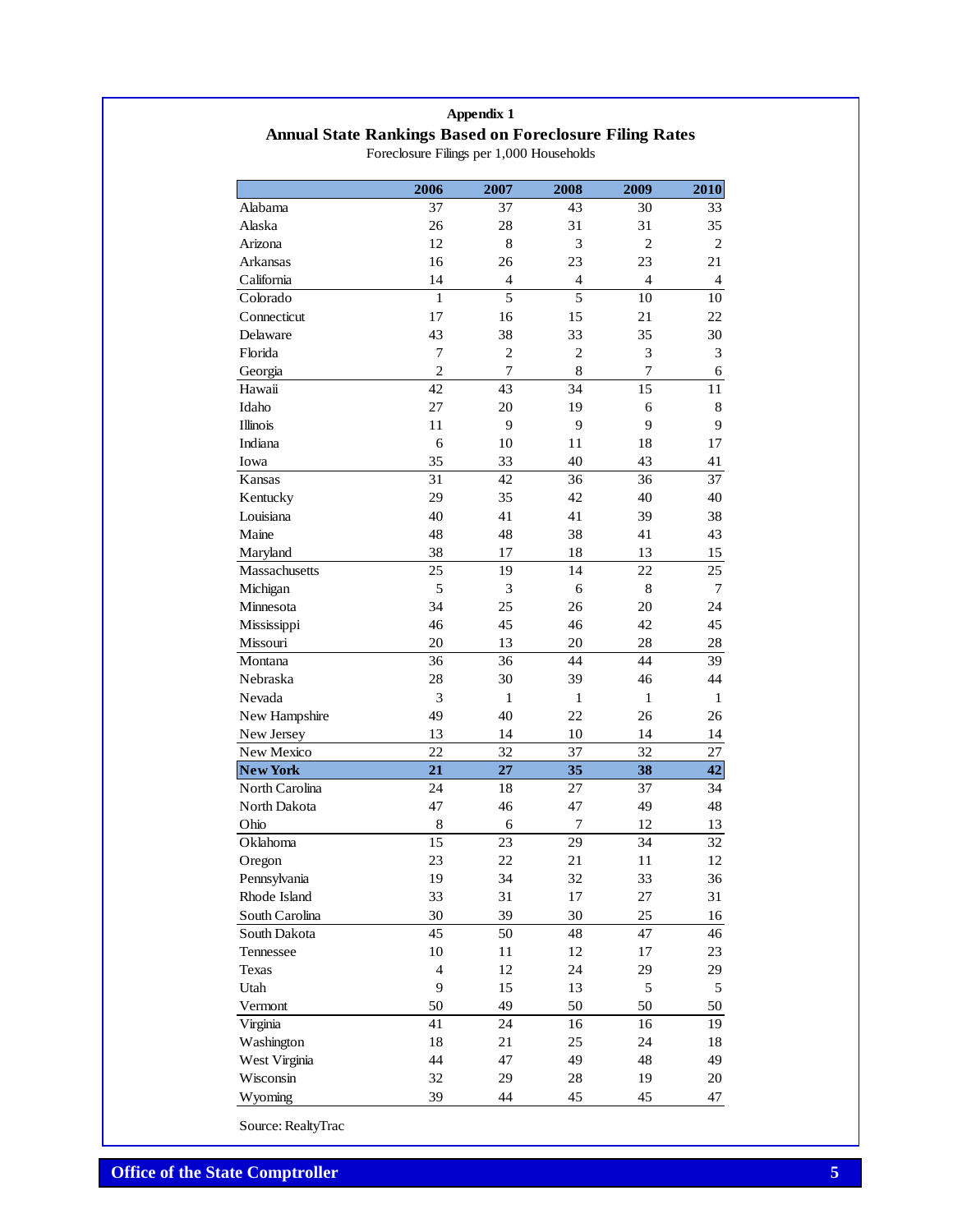### **Foreclosure Filings in New York State by County** Rate Represents Foreclosure Filings per 1,000 Households

|                      | 2009           |             | 2010           |             |  |
|----------------------|----------------|-------------|----------------|-------------|--|
|                      | Number         | Rate        | <b>Number</b>  | Rate        |  |
| Albany               | 629            | 4.7         | 404            | 3.0         |  |
| Allegany             | $\overline{4}$ | 0.2         | 9              | 0.4         |  |
| <b>Bronx</b>         | 3,000          | 5.8         | 2,516          | 4.9         |  |
| <b>Broome</b>        | 609            | 6.9         | 483            | 5.4         |  |
| Cattaraugus          | 65             | 1.6         | 32             | 0.8         |  |
| Cayuga               | 104            | 2.9         | 64             | 1.8         |  |
| Chautauqua           | 39             | 0.6         | 37             | 0.6         |  |
| Chemung              | 73             | 1.9         | 45             | 1.2         |  |
| Chenango             | 15             | 0.6         | 15             | 0.6         |  |
| Clinton              | 69             | 2.0         | 38             | 1.1         |  |
| Columbia             | 50             | 1.6         | 46             | 1.4         |  |
| Cortland             | 119<br>22      | 5.9<br>0.7  | 54<br>15       | 2.7<br>0.5  |  |
| Delaware<br>Dutchess | 591            | 5.3         | 519            | 4.6         |  |
| Erie                 | 2,859          | 6.8         | 965            | 2.3         |  |
| <b>Essex</b>         | 16             | 0.7         | 18             | 0.7         |  |
| Franklin             | 31             | 1.3         | 41             | 1.7         |  |
| Fulton               | 29             | 1.0         | 37             | 1.3         |  |
| Genesee              | 66             | 2.7         | 39             | 1.6         |  |
| Greene               | 58             | 2.1         | 57             | 2.0         |  |
| Hamilton             | 1              | 0.1         | $\overline{0}$ | 0.0         |  |
| Herkimer             | 19             | 0.6         | 13             | 0.4         |  |
| Jefferson            | 59             | 1.0         | 105            | 1.8         |  |
| Kings                | 7,108          | 7.4         | 6,689          | 6.9         |  |
| Lewis                | 2              | 0.1         | 11             | 0.7         |  |
| Livingston           | 164            | 6.6         | 99             | 4.0         |  |
| Madison              | 20             | 0.7         | 12             | 0.4         |  |
| Monroe               | 2,570          | 8.2         | 1.435          | 4.6         |  |
| Montgomery           | 69             | 3.1         | 81             | 3.6         |  |
| Nassau               | 6,082          | 13.3        | 4,982          | 10.9        |  |
| New York             | 1,165          | 1.4         | 753            | 0.9         |  |
| Niagara              | 457            | 4.7         | 606            | 6.2         |  |
| Oneida               | 52             | 0.5         | 47             | 0.5         |  |
| Onondaga             | 499            | 2.5         | 540            | 2.7         |  |
| Ontario              | 132            | 2.9         | 39             | 0.9         |  |
| Orange<br>Orleans    | 1,980<br>75    | 14.8<br>4.3 | 1,753<br>34    | 13.0<br>1.9 |  |
| Oswego               | 67             | 1.2         | 67             | 1.2         |  |
| Otsego               | 17             | 0.6         | 15             | 0.5         |  |
| Putnam               | 560            | 15.4        | 578            | 15.8        |  |
| Queens               | 8,963          | 10.8        | 4.924          | 5.9         |  |
| Rensselaer           | 254            | 3.7         | 161            | 2.3         |  |
| Richmond             | 2,646          | 14.8        | 2,302          | 12.8        |  |
| Rockland             | 1,231          | 12.5        | 1,157          | 11.6        |  |
| Saint Lawrence       | 28             | 0.6         | 49             | 1.0         |  |
| Saratoga             | 167            | 1.8         | 139            | 1.5         |  |
| Schenectady          | 272            | 4.1         | 300            | 4.5         |  |
| Schoharie            | 11             | 0.7         | 14             | 0.8         |  |
| Schuyler             | 10             | $1.1\,$     | 7              | 0.7         |  |
| Seneca               | 12             | 0.8         | 5              | 0.3         |  |
| Steuben              | 38             | $_{0.8}$    | 22             | 0.5         |  |
| Suffolk              | 7,650          | 14.1        | 8,123          | 14.9        |  |
| Sullivan             | 91             | 1.9         | 104            | 2.1         |  |
| Tioga                | 23             | 1.1         | 17             | 0.8         |  |
| Tompkins             | 7              | 0.2         | 13             | 0.3         |  |
| Ulster               | 339            | 4.2         | 351            | 4.3         |  |
| Warren               | 67             | 1.8         | 51             | 1.4         |  |
| Washington           | 85             | 3.0         | 60             | 2.1         |  |
| Wayne                | 94             | 2.4         | 43<br>2,738    | 1.1         |  |
| Westchester          | 3,257<br>57    | 9.1<br>3.3  | 26             | 7.6<br>1.5  |  |
| Wyoming<br>Yates     | 21             | 1.7         | 14             | 1.1         |  |
|                      |                |             |                |             |  |
| <b>State wide</b>    | 50,369         | 6.3         | 43,913         | 5.5         |  |

Source: RealtyTrac; OSC analysis

 $\overline{\phantom{a}}$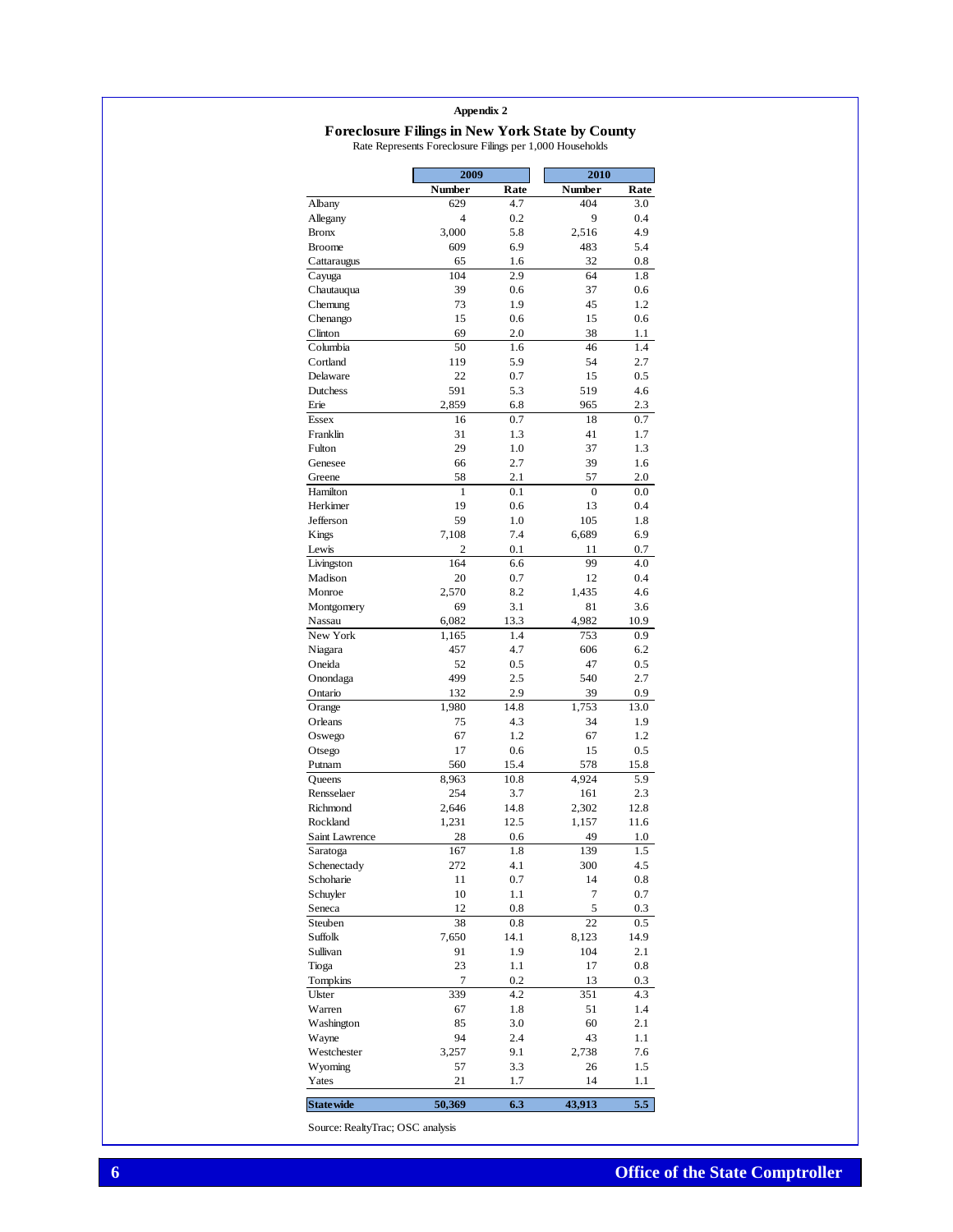# **Appendix 3 Change in Foreclosure Filing Rates by New York City Neighborhood, 2006 to 2009**

| Jamaica<br>Queens<br>19.7<br>29.9<br>10.1<br>1<br>2<br>Bellrose/Rosedale<br>Queens<br>13.0<br>23.0<br>10.0<br>3<br>Kew Gardens/Woodhaven<br>10.0<br>19.5<br>9.4<br>Queens<br>4<br>Howard Beach/South Ozone Park<br>11.4<br>20.1<br>8.7<br>Queens<br>5<br>Jackson Heights<br>4.4<br>10.6<br>6.2<br><b>Oueens</b><br>6<br>15.1<br>3.7<br>Rockaways<br>11.4<br>Queens<br>7<br>Williamsbridge<br><b>Bronx</b><br>10.4<br>13.9<br>3.5<br>Chelsea/Clinton/Midtown<br>8<br>Manhattan<br>1.1<br>4.4<br>3.3<br>2.7<br>9<br>Hillcrest/Fresh Meadows<br>5.9<br>3.2<br>Queens<br>2.9<br>10<br>Middle Village/Ridgewood<br>Queens<br>6.1<br>3.2<br>Elmhurst/Corona<br>Queens<br>4.2<br>7.0<br>2.8<br>11<br>12<br><b>Borough Park</b><br><b>Brooklyn</b><br>2.6<br>5.2<br>2.6<br>13<br>South Shore<br>Staten Island<br>11.8<br>14.2<br>2.4<br>Williamsburg/Greenpoint<br>14<br><b>Brooklyn</b><br>2.1<br>4.1<br>1.9<br>6.2<br>8.1<br>Soundview/Parkchester<br><b>Bronx</b><br>1.9<br>15<br>16<br>Flatlands/Canarsie<br><b>Brooklyn</b><br>13.2<br>15.0<br>1.8<br>17<br>Bensonhurst<br><b>Brooklyn</b><br>1.7<br>3.2<br>1.6<br>18<br>Throgs Neck/Co-op City<br><b>Bronx</b><br>4.2<br>5.8<br>1.5<br>3.3<br>1.5<br>19<br><b>Brooklyn Heights/Fort Greene</b><br><b>Brooklyn</b><br>4.8<br>20<br>Sheepshead Bay<br><b>Brooklyn</b><br>2.7<br>4.2<br>1.5<br>Murray Hill/Turtle Bay<br>Manhattan<br>$1.4\phantom{0}$<br>21<br>0.6<br>2.0<br>22<br>Sunnyside/Woodside<br>2.3<br>3.7<br>1.3<br>Oueens<br>23<br>East Harlem<br>Manhattan<br>1.0<br>2.3<br>1.3<br>24<br>2.5<br>3.7<br>1.2<br>Flushing/Whitestone<br>Queens<br>Bayside/Little Neck<br>2.2<br>25<br>Queens<br>3.4<br>1.2<br>North Shore<br>17.4<br>1.1<br>26<br>Staten Island<br>18.5<br>27<br>9.7<br>Mid-Island<br>Staten Island<br>10.7<br>1.0<br>28<br>4.7<br><b>Bushwick</b><br><b>Brooklyn</b><br>5.6<br>$1.0\,$<br>29<br><b>Bronx</b><br>5.6<br>Mott Haven/Hunts Point<br>4.7<br>$1.0\,$<br>30<br><b>Brooklyn</b><br>2.2<br>3.1<br>Coney Island<br>0.9<br>Morrisania/East Tremont<br>5.0<br>5.9<br>31<br><b>Bronx</b><br>0.9<br>32<br>Flatbush/Midwood<br>5.3<br>6.1<br>0.9<br><b>Brooklyn</b><br>33<br>Pelham Parkway<br><b>Bronx</b><br>8.8<br>0.8<br>9.6<br>0.7<br>34<br>Greenwich Village/Financial District<br>1.1<br>1.8<br>Manhattan<br>Morningside Heights/Hamilton Heights<br>35<br>Manhattan<br>1.5<br>1.9<br>0.4<br><b>Sunset Park</b><br>36<br><b>Brooklyn</b><br>2.5<br>2.9<br>0.4<br>37<br>Astoria<br>Queens<br>1.5<br>1.9<br>0.4<br>38<br><b>Bay Ridge</b><br><b>Brooklyn</b><br>1.9<br>2.1<br>0.3<br>39<br>Central Harlem<br>Manhattan<br>1.4<br>1.7<br>0.2<br>40<br>Lower East Side/Chinatown<br>0.2<br>Manhattan<br>0.4<br>0.2<br>0.2<br>41<br><b>Upper West Side</b><br>0.3<br>0.5<br>Manhattan<br>42<br>Kingsbridge Heights/Fordham<br>3.6<br>3.7<br>0.2<br><b>Bronx</b><br>43<br>2.9<br>0.1<br><b>Highbridge</b><br>Bronx<br>2.8<br>44<br>Riverdale/Kingsbridge<br>1.9<br>0.1<br><b>Bronx</b><br>1.8<br><b>Prospect Lefferts Gardens</b><br>45<br><b>Brooklyn</b><br>4.2<br>4.3<br>$0.0\,$<br>Park Slope/Carroll Gardens<br><b>Brooklyn</b><br>46<br>2.7<br>2.7<br>$0.0\,$<br>47<br>Forest Hills/Rego Park<br>Queens<br>1.5<br>1.5<br>$0.0\,$<br>East New York/Starrett City<br>48<br><b>Brooklyn</b><br>17.8<br>17.8<br>$0.0\,$<br>49<br><b>Upper East Side</b><br>Manhattan<br>0.6<br>0.5<br>0.0<br>Washington Heights/Inwood<br>0.6<br>50<br>Manhattan<br>0.5<br>-0.1<br>51<br>University Heights/Morris Heights<br>3.0<br>2.4<br>$-0.6$<br><b>Bronx</b><br>52<br>Crown Heights/Prospect Heights<br><b>Brooklyn</b><br>7.1<br>$-0.9$<br>8.0<br>East Flatbush<br><b>Brooklyn</b><br>12.3<br>$-1.4$<br>53<br>13.7<br>54<br>Bedford-Stuyvesant<br><b>Brooklyn</b><br>14.3<br>12.1<br>$-2.2$<br>55<br>Brownsville/Ocean Hill<br><b>Brooklyn</b><br>15.7<br>11.7<br>-4.0<br>5.3<br>6.9<br>1.6<br><b>Citywide Average</b> | <b>Rank Neighborhood</b> | <b>Borough</b> | 2006 | 2009 Difference |
|------------------------------------------------------------------------------------------------------------------------------------------------------------------------------------------------------------------------------------------------------------------------------------------------------------------------------------------------------------------------------------------------------------------------------------------------------------------------------------------------------------------------------------------------------------------------------------------------------------------------------------------------------------------------------------------------------------------------------------------------------------------------------------------------------------------------------------------------------------------------------------------------------------------------------------------------------------------------------------------------------------------------------------------------------------------------------------------------------------------------------------------------------------------------------------------------------------------------------------------------------------------------------------------------------------------------------------------------------------------------------------------------------------------------------------------------------------------------------------------------------------------------------------------------------------------------------------------------------------------------------------------------------------------------------------------------------------------------------------------------------------------------------------------------------------------------------------------------------------------------------------------------------------------------------------------------------------------------------------------------------------------------------------------------------------------------------------------------------------------------------------------------------------------------------------------------------------------------------------------------------------------------------------------------------------------------------------------------------------------------------------------------------------------------------------------------------------------------------------------------------------------------------------------------------------------------------------------------------------------------------------------------------------------------------------------------------------------------------------------------------------------------------------------------------------------------------------------------------------------------------------------------------------------------------------------------------------------------------------------------------------------------------------------------------------------------------------------------------------------------------------------------------------------------------------------------------------------------------------------------------------------------------------------------------------------------------------------------------------------------------------------------------------------------------------------------------------------------------------------------------------------------------------------------------------------------------------------------------------------------------------------------------------------------------------------------------------------------------------------------------------------------------------------------------------------------------------------------------------------------------------------|--------------------------|----------------|------|-----------------|
|                                                                                                                                                                                                                                                                                                                                                                                                                                                                                                                                                                                                                                                                                                                                                                                                                                                                                                                                                                                                                                                                                                                                                                                                                                                                                                                                                                                                                                                                                                                                                                                                                                                                                                                                                                                                                                                                                                                                                                                                                                                                                                                                                                                                                                                                                                                                                                                                                                                                                                                                                                                                                                                                                                                                                                                                                                                                                                                                                                                                                                                                                                                                                                                                                                                                                                                                                                                                                                                                                                                                                                                                                                                                                                                                                                                                                                                                                          |                          |                |      |                 |
|                                                                                                                                                                                                                                                                                                                                                                                                                                                                                                                                                                                                                                                                                                                                                                                                                                                                                                                                                                                                                                                                                                                                                                                                                                                                                                                                                                                                                                                                                                                                                                                                                                                                                                                                                                                                                                                                                                                                                                                                                                                                                                                                                                                                                                                                                                                                                                                                                                                                                                                                                                                                                                                                                                                                                                                                                                                                                                                                                                                                                                                                                                                                                                                                                                                                                                                                                                                                                                                                                                                                                                                                                                                                                                                                                                                                                                                                                          |                          |                |      |                 |
|                                                                                                                                                                                                                                                                                                                                                                                                                                                                                                                                                                                                                                                                                                                                                                                                                                                                                                                                                                                                                                                                                                                                                                                                                                                                                                                                                                                                                                                                                                                                                                                                                                                                                                                                                                                                                                                                                                                                                                                                                                                                                                                                                                                                                                                                                                                                                                                                                                                                                                                                                                                                                                                                                                                                                                                                                                                                                                                                                                                                                                                                                                                                                                                                                                                                                                                                                                                                                                                                                                                                                                                                                                                                                                                                                                                                                                                                                          |                          |                |      |                 |
|                                                                                                                                                                                                                                                                                                                                                                                                                                                                                                                                                                                                                                                                                                                                                                                                                                                                                                                                                                                                                                                                                                                                                                                                                                                                                                                                                                                                                                                                                                                                                                                                                                                                                                                                                                                                                                                                                                                                                                                                                                                                                                                                                                                                                                                                                                                                                                                                                                                                                                                                                                                                                                                                                                                                                                                                                                                                                                                                                                                                                                                                                                                                                                                                                                                                                                                                                                                                                                                                                                                                                                                                                                                                                                                                                                                                                                                                                          |                          |                |      |                 |
|                                                                                                                                                                                                                                                                                                                                                                                                                                                                                                                                                                                                                                                                                                                                                                                                                                                                                                                                                                                                                                                                                                                                                                                                                                                                                                                                                                                                                                                                                                                                                                                                                                                                                                                                                                                                                                                                                                                                                                                                                                                                                                                                                                                                                                                                                                                                                                                                                                                                                                                                                                                                                                                                                                                                                                                                                                                                                                                                                                                                                                                                                                                                                                                                                                                                                                                                                                                                                                                                                                                                                                                                                                                                                                                                                                                                                                                                                          |                          |                |      |                 |
|                                                                                                                                                                                                                                                                                                                                                                                                                                                                                                                                                                                                                                                                                                                                                                                                                                                                                                                                                                                                                                                                                                                                                                                                                                                                                                                                                                                                                                                                                                                                                                                                                                                                                                                                                                                                                                                                                                                                                                                                                                                                                                                                                                                                                                                                                                                                                                                                                                                                                                                                                                                                                                                                                                                                                                                                                                                                                                                                                                                                                                                                                                                                                                                                                                                                                                                                                                                                                                                                                                                                                                                                                                                                                                                                                                                                                                                                                          |                          |                |      |                 |
|                                                                                                                                                                                                                                                                                                                                                                                                                                                                                                                                                                                                                                                                                                                                                                                                                                                                                                                                                                                                                                                                                                                                                                                                                                                                                                                                                                                                                                                                                                                                                                                                                                                                                                                                                                                                                                                                                                                                                                                                                                                                                                                                                                                                                                                                                                                                                                                                                                                                                                                                                                                                                                                                                                                                                                                                                                                                                                                                                                                                                                                                                                                                                                                                                                                                                                                                                                                                                                                                                                                                                                                                                                                                                                                                                                                                                                                                                          |                          |                |      |                 |
|                                                                                                                                                                                                                                                                                                                                                                                                                                                                                                                                                                                                                                                                                                                                                                                                                                                                                                                                                                                                                                                                                                                                                                                                                                                                                                                                                                                                                                                                                                                                                                                                                                                                                                                                                                                                                                                                                                                                                                                                                                                                                                                                                                                                                                                                                                                                                                                                                                                                                                                                                                                                                                                                                                                                                                                                                                                                                                                                                                                                                                                                                                                                                                                                                                                                                                                                                                                                                                                                                                                                                                                                                                                                                                                                                                                                                                                                                          |                          |                |      |                 |
|                                                                                                                                                                                                                                                                                                                                                                                                                                                                                                                                                                                                                                                                                                                                                                                                                                                                                                                                                                                                                                                                                                                                                                                                                                                                                                                                                                                                                                                                                                                                                                                                                                                                                                                                                                                                                                                                                                                                                                                                                                                                                                                                                                                                                                                                                                                                                                                                                                                                                                                                                                                                                                                                                                                                                                                                                                                                                                                                                                                                                                                                                                                                                                                                                                                                                                                                                                                                                                                                                                                                                                                                                                                                                                                                                                                                                                                                                          |                          |                |      |                 |
|                                                                                                                                                                                                                                                                                                                                                                                                                                                                                                                                                                                                                                                                                                                                                                                                                                                                                                                                                                                                                                                                                                                                                                                                                                                                                                                                                                                                                                                                                                                                                                                                                                                                                                                                                                                                                                                                                                                                                                                                                                                                                                                                                                                                                                                                                                                                                                                                                                                                                                                                                                                                                                                                                                                                                                                                                                                                                                                                                                                                                                                                                                                                                                                                                                                                                                                                                                                                                                                                                                                                                                                                                                                                                                                                                                                                                                                                                          |                          |                |      |                 |
|                                                                                                                                                                                                                                                                                                                                                                                                                                                                                                                                                                                                                                                                                                                                                                                                                                                                                                                                                                                                                                                                                                                                                                                                                                                                                                                                                                                                                                                                                                                                                                                                                                                                                                                                                                                                                                                                                                                                                                                                                                                                                                                                                                                                                                                                                                                                                                                                                                                                                                                                                                                                                                                                                                                                                                                                                                                                                                                                                                                                                                                                                                                                                                                                                                                                                                                                                                                                                                                                                                                                                                                                                                                                                                                                                                                                                                                                                          |                          |                |      |                 |
|                                                                                                                                                                                                                                                                                                                                                                                                                                                                                                                                                                                                                                                                                                                                                                                                                                                                                                                                                                                                                                                                                                                                                                                                                                                                                                                                                                                                                                                                                                                                                                                                                                                                                                                                                                                                                                                                                                                                                                                                                                                                                                                                                                                                                                                                                                                                                                                                                                                                                                                                                                                                                                                                                                                                                                                                                                                                                                                                                                                                                                                                                                                                                                                                                                                                                                                                                                                                                                                                                                                                                                                                                                                                                                                                                                                                                                                                                          |                          |                |      |                 |
|                                                                                                                                                                                                                                                                                                                                                                                                                                                                                                                                                                                                                                                                                                                                                                                                                                                                                                                                                                                                                                                                                                                                                                                                                                                                                                                                                                                                                                                                                                                                                                                                                                                                                                                                                                                                                                                                                                                                                                                                                                                                                                                                                                                                                                                                                                                                                                                                                                                                                                                                                                                                                                                                                                                                                                                                                                                                                                                                                                                                                                                                                                                                                                                                                                                                                                                                                                                                                                                                                                                                                                                                                                                                                                                                                                                                                                                                                          |                          |                |      |                 |
|                                                                                                                                                                                                                                                                                                                                                                                                                                                                                                                                                                                                                                                                                                                                                                                                                                                                                                                                                                                                                                                                                                                                                                                                                                                                                                                                                                                                                                                                                                                                                                                                                                                                                                                                                                                                                                                                                                                                                                                                                                                                                                                                                                                                                                                                                                                                                                                                                                                                                                                                                                                                                                                                                                                                                                                                                                                                                                                                                                                                                                                                                                                                                                                                                                                                                                                                                                                                                                                                                                                                                                                                                                                                                                                                                                                                                                                                                          |                          |                |      |                 |
|                                                                                                                                                                                                                                                                                                                                                                                                                                                                                                                                                                                                                                                                                                                                                                                                                                                                                                                                                                                                                                                                                                                                                                                                                                                                                                                                                                                                                                                                                                                                                                                                                                                                                                                                                                                                                                                                                                                                                                                                                                                                                                                                                                                                                                                                                                                                                                                                                                                                                                                                                                                                                                                                                                                                                                                                                                                                                                                                                                                                                                                                                                                                                                                                                                                                                                                                                                                                                                                                                                                                                                                                                                                                                                                                                                                                                                                                                          |                          |                |      |                 |
|                                                                                                                                                                                                                                                                                                                                                                                                                                                                                                                                                                                                                                                                                                                                                                                                                                                                                                                                                                                                                                                                                                                                                                                                                                                                                                                                                                                                                                                                                                                                                                                                                                                                                                                                                                                                                                                                                                                                                                                                                                                                                                                                                                                                                                                                                                                                                                                                                                                                                                                                                                                                                                                                                                                                                                                                                                                                                                                                                                                                                                                                                                                                                                                                                                                                                                                                                                                                                                                                                                                                                                                                                                                                                                                                                                                                                                                                                          |                          |                |      |                 |
|                                                                                                                                                                                                                                                                                                                                                                                                                                                                                                                                                                                                                                                                                                                                                                                                                                                                                                                                                                                                                                                                                                                                                                                                                                                                                                                                                                                                                                                                                                                                                                                                                                                                                                                                                                                                                                                                                                                                                                                                                                                                                                                                                                                                                                                                                                                                                                                                                                                                                                                                                                                                                                                                                                                                                                                                                                                                                                                                                                                                                                                                                                                                                                                                                                                                                                                                                                                                                                                                                                                                                                                                                                                                                                                                                                                                                                                                                          |                          |                |      |                 |
|                                                                                                                                                                                                                                                                                                                                                                                                                                                                                                                                                                                                                                                                                                                                                                                                                                                                                                                                                                                                                                                                                                                                                                                                                                                                                                                                                                                                                                                                                                                                                                                                                                                                                                                                                                                                                                                                                                                                                                                                                                                                                                                                                                                                                                                                                                                                                                                                                                                                                                                                                                                                                                                                                                                                                                                                                                                                                                                                                                                                                                                                                                                                                                                                                                                                                                                                                                                                                                                                                                                                                                                                                                                                                                                                                                                                                                                                                          |                          |                |      |                 |
|                                                                                                                                                                                                                                                                                                                                                                                                                                                                                                                                                                                                                                                                                                                                                                                                                                                                                                                                                                                                                                                                                                                                                                                                                                                                                                                                                                                                                                                                                                                                                                                                                                                                                                                                                                                                                                                                                                                                                                                                                                                                                                                                                                                                                                                                                                                                                                                                                                                                                                                                                                                                                                                                                                                                                                                                                                                                                                                                                                                                                                                                                                                                                                                                                                                                                                                                                                                                                                                                                                                                                                                                                                                                                                                                                                                                                                                                                          |                          |                |      |                 |
|                                                                                                                                                                                                                                                                                                                                                                                                                                                                                                                                                                                                                                                                                                                                                                                                                                                                                                                                                                                                                                                                                                                                                                                                                                                                                                                                                                                                                                                                                                                                                                                                                                                                                                                                                                                                                                                                                                                                                                                                                                                                                                                                                                                                                                                                                                                                                                                                                                                                                                                                                                                                                                                                                                                                                                                                                                                                                                                                                                                                                                                                                                                                                                                                                                                                                                                                                                                                                                                                                                                                                                                                                                                                                                                                                                                                                                                                                          |                          |                |      |                 |
|                                                                                                                                                                                                                                                                                                                                                                                                                                                                                                                                                                                                                                                                                                                                                                                                                                                                                                                                                                                                                                                                                                                                                                                                                                                                                                                                                                                                                                                                                                                                                                                                                                                                                                                                                                                                                                                                                                                                                                                                                                                                                                                                                                                                                                                                                                                                                                                                                                                                                                                                                                                                                                                                                                                                                                                                                                                                                                                                                                                                                                                                                                                                                                                                                                                                                                                                                                                                                                                                                                                                                                                                                                                                                                                                                                                                                                                                                          |                          |                |      |                 |
|                                                                                                                                                                                                                                                                                                                                                                                                                                                                                                                                                                                                                                                                                                                                                                                                                                                                                                                                                                                                                                                                                                                                                                                                                                                                                                                                                                                                                                                                                                                                                                                                                                                                                                                                                                                                                                                                                                                                                                                                                                                                                                                                                                                                                                                                                                                                                                                                                                                                                                                                                                                                                                                                                                                                                                                                                                                                                                                                                                                                                                                                                                                                                                                                                                                                                                                                                                                                                                                                                                                                                                                                                                                                                                                                                                                                                                                                                          |                          |                |      |                 |
|                                                                                                                                                                                                                                                                                                                                                                                                                                                                                                                                                                                                                                                                                                                                                                                                                                                                                                                                                                                                                                                                                                                                                                                                                                                                                                                                                                                                                                                                                                                                                                                                                                                                                                                                                                                                                                                                                                                                                                                                                                                                                                                                                                                                                                                                                                                                                                                                                                                                                                                                                                                                                                                                                                                                                                                                                                                                                                                                                                                                                                                                                                                                                                                                                                                                                                                                                                                                                                                                                                                                                                                                                                                                                                                                                                                                                                                                                          |                          |                |      |                 |
|                                                                                                                                                                                                                                                                                                                                                                                                                                                                                                                                                                                                                                                                                                                                                                                                                                                                                                                                                                                                                                                                                                                                                                                                                                                                                                                                                                                                                                                                                                                                                                                                                                                                                                                                                                                                                                                                                                                                                                                                                                                                                                                                                                                                                                                                                                                                                                                                                                                                                                                                                                                                                                                                                                                                                                                                                                                                                                                                                                                                                                                                                                                                                                                                                                                                                                                                                                                                                                                                                                                                                                                                                                                                                                                                                                                                                                                                                          |                          |                |      |                 |
|                                                                                                                                                                                                                                                                                                                                                                                                                                                                                                                                                                                                                                                                                                                                                                                                                                                                                                                                                                                                                                                                                                                                                                                                                                                                                                                                                                                                                                                                                                                                                                                                                                                                                                                                                                                                                                                                                                                                                                                                                                                                                                                                                                                                                                                                                                                                                                                                                                                                                                                                                                                                                                                                                                                                                                                                                                                                                                                                                                                                                                                                                                                                                                                                                                                                                                                                                                                                                                                                                                                                                                                                                                                                                                                                                                                                                                                                                          |                          |                |      |                 |
|                                                                                                                                                                                                                                                                                                                                                                                                                                                                                                                                                                                                                                                                                                                                                                                                                                                                                                                                                                                                                                                                                                                                                                                                                                                                                                                                                                                                                                                                                                                                                                                                                                                                                                                                                                                                                                                                                                                                                                                                                                                                                                                                                                                                                                                                                                                                                                                                                                                                                                                                                                                                                                                                                                                                                                                                                                                                                                                                                                                                                                                                                                                                                                                                                                                                                                                                                                                                                                                                                                                                                                                                                                                                                                                                                                                                                                                                                          |                          |                |      |                 |
|                                                                                                                                                                                                                                                                                                                                                                                                                                                                                                                                                                                                                                                                                                                                                                                                                                                                                                                                                                                                                                                                                                                                                                                                                                                                                                                                                                                                                                                                                                                                                                                                                                                                                                                                                                                                                                                                                                                                                                                                                                                                                                                                                                                                                                                                                                                                                                                                                                                                                                                                                                                                                                                                                                                                                                                                                                                                                                                                                                                                                                                                                                                                                                                                                                                                                                                                                                                                                                                                                                                                                                                                                                                                                                                                                                                                                                                                                          |                          |                |      |                 |
|                                                                                                                                                                                                                                                                                                                                                                                                                                                                                                                                                                                                                                                                                                                                                                                                                                                                                                                                                                                                                                                                                                                                                                                                                                                                                                                                                                                                                                                                                                                                                                                                                                                                                                                                                                                                                                                                                                                                                                                                                                                                                                                                                                                                                                                                                                                                                                                                                                                                                                                                                                                                                                                                                                                                                                                                                                                                                                                                                                                                                                                                                                                                                                                                                                                                                                                                                                                                                                                                                                                                                                                                                                                                                                                                                                                                                                                                                          |                          |                |      |                 |
|                                                                                                                                                                                                                                                                                                                                                                                                                                                                                                                                                                                                                                                                                                                                                                                                                                                                                                                                                                                                                                                                                                                                                                                                                                                                                                                                                                                                                                                                                                                                                                                                                                                                                                                                                                                                                                                                                                                                                                                                                                                                                                                                                                                                                                                                                                                                                                                                                                                                                                                                                                                                                                                                                                                                                                                                                                                                                                                                                                                                                                                                                                                                                                                                                                                                                                                                                                                                                                                                                                                                                                                                                                                                                                                                                                                                                                                                                          |                          |                |      |                 |
|                                                                                                                                                                                                                                                                                                                                                                                                                                                                                                                                                                                                                                                                                                                                                                                                                                                                                                                                                                                                                                                                                                                                                                                                                                                                                                                                                                                                                                                                                                                                                                                                                                                                                                                                                                                                                                                                                                                                                                                                                                                                                                                                                                                                                                                                                                                                                                                                                                                                                                                                                                                                                                                                                                                                                                                                                                                                                                                                                                                                                                                                                                                                                                                                                                                                                                                                                                                                                                                                                                                                                                                                                                                                                                                                                                                                                                                                                          |                          |                |      |                 |
|                                                                                                                                                                                                                                                                                                                                                                                                                                                                                                                                                                                                                                                                                                                                                                                                                                                                                                                                                                                                                                                                                                                                                                                                                                                                                                                                                                                                                                                                                                                                                                                                                                                                                                                                                                                                                                                                                                                                                                                                                                                                                                                                                                                                                                                                                                                                                                                                                                                                                                                                                                                                                                                                                                                                                                                                                                                                                                                                                                                                                                                                                                                                                                                                                                                                                                                                                                                                                                                                                                                                                                                                                                                                                                                                                                                                                                                                                          |                          |                |      |                 |
|                                                                                                                                                                                                                                                                                                                                                                                                                                                                                                                                                                                                                                                                                                                                                                                                                                                                                                                                                                                                                                                                                                                                                                                                                                                                                                                                                                                                                                                                                                                                                                                                                                                                                                                                                                                                                                                                                                                                                                                                                                                                                                                                                                                                                                                                                                                                                                                                                                                                                                                                                                                                                                                                                                                                                                                                                                                                                                                                                                                                                                                                                                                                                                                                                                                                                                                                                                                                                                                                                                                                                                                                                                                                                                                                                                                                                                                                                          |                          |                |      |                 |
|                                                                                                                                                                                                                                                                                                                                                                                                                                                                                                                                                                                                                                                                                                                                                                                                                                                                                                                                                                                                                                                                                                                                                                                                                                                                                                                                                                                                                                                                                                                                                                                                                                                                                                                                                                                                                                                                                                                                                                                                                                                                                                                                                                                                                                                                                                                                                                                                                                                                                                                                                                                                                                                                                                                                                                                                                                                                                                                                                                                                                                                                                                                                                                                                                                                                                                                                                                                                                                                                                                                                                                                                                                                                                                                                                                                                                                                                                          |                          |                |      |                 |
|                                                                                                                                                                                                                                                                                                                                                                                                                                                                                                                                                                                                                                                                                                                                                                                                                                                                                                                                                                                                                                                                                                                                                                                                                                                                                                                                                                                                                                                                                                                                                                                                                                                                                                                                                                                                                                                                                                                                                                                                                                                                                                                                                                                                                                                                                                                                                                                                                                                                                                                                                                                                                                                                                                                                                                                                                                                                                                                                                                                                                                                                                                                                                                                                                                                                                                                                                                                                                                                                                                                                                                                                                                                                                                                                                                                                                                                                                          |                          |                |      |                 |
|                                                                                                                                                                                                                                                                                                                                                                                                                                                                                                                                                                                                                                                                                                                                                                                                                                                                                                                                                                                                                                                                                                                                                                                                                                                                                                                                                                                                                                                                                                                                                                                                                                                                                                                                                                                                                                                                                                                                                                                                                                                                                                                                                                                                                                                                                                                                                                                                                                                                                                                                                                                                                                                                                                                                                                                                                                                                                                                                                                                                                                                                                                                                                                                                                                                                                                                                                                                                                                                                                                                                                                                                                                                                                                                                                                                                                                                                                          |                          |                |      |                 |
|                                                                                                                                                                                                                                                                                                                                                                                                                                                                                                                                                                                                                                                                                                                                                                                                                                                                                                                                                                                                                                                                                                                                                                                                                                                                                                                                                                                                                                                                                                                                                                                                                                                                                                                                                                                                                                                                                                                                                                                                                                                                                                                                                                                                                                                                                                                                                                                                                                                                                                                                                                                                                                                                                                                                                                                                                                                                                                                                                                                                                                                                                                                                                                                                                                                                                                                                                                                                                                                                                                                                                                                                                                                                                                                                                                                                                                                                                          |                          |                |      |                 |
|                                                                                                                                                                                                                                                                                                                                                                                                                                                                                                                                                                                                                                                                                                                                                                                                                                                                                                                                                                                                                                                                                                                                                                                                                                                                                                                                                                                                                                                                                                                                                                                                                                                                                                                                                                                                                                                                                                                                                                                                                                                                                                                                                                                                                                                                                                                                                                                                                                                                                                                                                                                                                                                                                                                                                                                                                                                                                                                                                                                                                                                                                                                                                                                                                                                                                                                                                                                                                                                                                                                                                                                                                                                                                                                                                                                                                                                                                          |                          |                |      |                 |
|                                                                                                                                                                                                                                                                                                                                                                                                                                                                                                                                                                                                                                                                                                                                                                                                                                                                                                                                                                                                                                                                                                                                                                                                                                                                                                                                                                                                                                                                                                                                                                                                                                                                                                                                                                                                                                                                                                                                                                                                                                                                                                                                                                                                                                                                                                                                                                                                                                                                                                                                                                                                                                                                                                                                                                                                                                                                                                                                                                                                                                                                                                                                                                                                                                                                                                                                                                                                                                                                                                                                                                                                                                                                                                                                                                                                                                                                                          |                          |                |      |                 |
|                                                                                                                                                                                                                                                                                                                                                                                                                                                                                                                                                                                                                                                                                                                                                                                                                                                                                                                                                                                                                                                                                                                                                                                                                                                                                                                                                                                                                                                                                                                                                                                                                                                                                                                                                                                                                                                                                                                                                                                                                                                                                                                                                                                                                                                                                                                                                                                                                                                                                                                                                                                                                                                                                                                                                                                                                                                                                                                                                                                                                                                                                                                                                                                                                                                                                                                                                                                                                                                                                                                                                                                                                                                                                                                                                                                                                                                                                          |                          |                |      |                 |
|                                                                                                                                                                                                                                                                                                                                                                                                                                                                                                                                                                                                                                                                                                                                                                                                                                                                                                                                                                                                                                                                                                                                                                                                                                                                                                                                                                                                                                                                                                                                                                                                                                                                                                                                                                                                                                                                                                                                                                                                                                                                                                                                                                                                                                                                                                                                                                                                                                                                                                                                                                                                                                                                                                                                                                                                                                                                                                                                                                                                                                                                                                                                                                                                                                                                                                                                                                                                                                                                                                                                                                                                                                                                                                                                                                                                                                                                                          |                          |                |      |                 |
|                                                                                                                                                                                                                                                                                                                                                                                                                                                                                                                                                                                                                                                                                                                                                                                                                                                                                                                                                                                                                                                                                                                                                                                                                                                                                                                                                                                                                                                                                                                                                                                                                                                                                                                                                                                                                                                                                                                                                                                                                                                                                                                                                                                                                                                                                                                                                                                                                                                                                                                                                                                                                                                                                                                                                                                                                                                                                                                                                                                                                                                                                                                                                                                                                                                                                                                                                                                                                                                                                                                                                                                                                                                                                                                                                                                                                                                                                          |                          |                |      |                 |
|                                                                                                                                                                                                                                                                                                                                                                                                                                                                                                                                                                                                                                                                                                                                                                                                                                                                                                                                                                                                                                                                                                                                                                                                                                                                                                                                                                                                                                                                                                                                                                                                                                                                                                                                                                                                                                                                                                                                                                                                                                                                                                                                                                                                                                                                                                                                                                                                                                                                                                                                                                                                                                                                                                                                                                                                                                                                                                                                                                                                                                                                                                                                                                                                                                                                                                                                                                                                                                                                                                                                                                                                                                                                                                                                                                                                                                                                                          |                          |                |      |                 |
|                                                                                                                                                                                                                                                                                                                                                                                                                                                                                                                                                                                                                                                                                                                                                                                                                                                                                                                                                                                                                                                                                                                                                                                                                                                                                                                                                                                                                                                                                                                                                                                                                                                                                                                                                                                                                                                                                                                                                                                                                                                                                                                                                                                                                                                                                                                                                                                                                                                                                                                                                                                                                                                                                                                                                                                                                                                                                                                                                                                                                                                                                                                                                                                                                                                                                                                                                                                                                                                                                                                                                                                                                                                                                                                                                                                                                                                                                          |                          |                |      |                 |
|                                                                                                                                                                                                                                                                                                                                                                                                                                                                                                                                                                                                                                                                                                                                                                                                                                                                                                                                                                                                                                                                                                                                                                                                                                                                                                                                                                                                                                                                                                                                                                                                                                                                                                                                                                                                                                                                                                                                                                                                                                                                                                                                                                                                                                                                                                                                                                                                                                                                                                                                                                                                                                                                                                                                                                                                                                                                                                                                                                                                                                                                                                                                                                                                                                                                                                                                                                                                                                                                                                                                                                                                                                                                                                                                                                                                                                                                                          |                          |                |      |                 |
|                                                                                                                                                                                                                                                                                                                                                                                                                                                                                                                                                                                                                                                                                                                                                                                                                                                                                                                                                                                                                                                                                                                                                                                                                                                                                                                                                                                                                                                                                                                                                                                                                                                                                                                                                                                                                                                                                                                                                                                                                                                                                                                                                                                                                                                                                                                                                                                                                                                                                                                                                                                                                                                                                                                                                                                                                                                                                                                                                                                                                                                                                                                                                                                                                                                                                                                                                                                                                                                                                                                                                                                                                                                                                                                                                                                                                                                                                          |                          |                |      |                 |
|                                                                                                                                                                                                                                                                                                                                                                                                                                                                                                                                                                                                                                                                                                                                                                                                                                                                                                                                                                                                                                                                                                                                                                                                                                                                                                                                                                                                                                                                                                                                                                                                                                                                                                                                                                                                                                                                                                                                                                                                                                                                                                                                                                                                                                                                                                                                                                                                                                                                                                                                                                                                                                                                                                                                                                                                                                                                                                                                                                                                                                                                                                                                                                                                                                                                                                                                                                                                                                                                                                                                                                                                                                                                                                                                                                                                                                                                                          |                          |                |      |                 |
|                                                                                                                                                                                                                                                                                                                                                                                                                                                                                                                                                                                                                                                                                                                                                                                                                                                                                                                                                                                                                                                                                                                                                                                                                                                                                                                                                                                                                                                                                                                                                                                                                                                                                                                                                                                                                                                                                                                                                                                                                                                                                                                                                                                                                                                                                                                                                                                                                                                                                                                                                                                                                                                                                                                                                                                                                                                                                                                                                                                                                                                                                                                                                                                                                                                                                                                                                                                                                                                                                                                                                                                                                                                                                                                                                                                                                                                                                          |                          |                |      |                 |
|                                                                                                                                                                                                                                                                                                                                                                                                                                                                                                                                                                                                                                                                                                                                                                                                                                                                                                                                                                                                                                                                                                                                                                                                                                                                                                                                                                                                                                                                                                                                                                                                                                                                                                                                                                                                                                                                                                                                                                                                                                                                                                                                                                                                                                                                                                                                                                                                                                                                                                                                                                                                                                                                                                                                                                                                                                                                                                                                                                                                                                                                                                                                                                                                                                                                                                                                                                                                                                                                                                                                                                                                                                                                                                                                                                                                                                                                                          |                          |                |      |                 |
|                                                                                                                                                                                                                                                                                                                                                                                                                                                                                                                                                                                                                                                                                                                                                                                                                                                                                                                                                                                                                                                                                                                                                                                                                                                                                                                                                                                                                                                                                                                                                                                                                                                                                                                                                                                                                                                                                                                                                                                                                                                                                                                                                                                                                                                                                                                                                                                                                                                                                                                                                                                                                                                                                                                                                                                                                                                                                                                                                                                                                                                                                                                                                                                                                                                                                                                                                                                                                                                                                                                                                                                                                                                                                                                                                                                                                                                                                          |                          |                |      |                 |
|                                                                                                                                                                                                                                                                                                                                                                                                                                                                                                                                                                                                                                                                                                                                                                                                                                                                                                                                                                                                                                                                                                                                                                                                                                                                                                                                                                                                                                                                                                                                                                                                                                                                                                                                                                                                                                                                                                                                                                                                                                                                                                                                                                                                                                                                                                                                                                                                                                                                                                                                                                                                                                                                                                                                                                                                                                                                                                                                                                                                                                                                                                                                                                                                                                                                                                                                                                                                                                                                                                                                                                                                                                                                                                                                                                                                                                                                                          |                          |                |      |                 |
|                                                                                                                                                                                                                                                                                                                                                                                                                                                                                                                                                                                                                                                                                                                                                                                                                                                                                                                                                                                                                                                                                                                                                                                                                                                                                                                                                                                                                                                                                                                                                                                                                                                                                                                                                                                                                                                                                                                                                                                                                                                                                                                                                                                                                                                                                                                                                                                                                                                                                                                                                                                                                                                                                                                                                                                                                                                                                                                                                                                                                                                                                                                                                                                                                                                                                                                                                                                                                                                                                                                                                                                                                                                                                                                                                                                                                                                                                          |                          |                |      |                 |
|                                                                                                                                                                                                                                                                                                                                                                                                                                                                                                                                                                                                                                                                                                                                                                                                                                                                                                                                                                                                                                                                                                                                                                                                                                                                                                                                                                                                                                                                                                                                                                                                                                                                                                                                                                                                                                                                                                                                                                                                                                                                                                                                                                                                                                                                                                                                                                                                                                                                                                                                                                                                                                                                                                                                                                                                                                                                                                                                                                                                                                                                                                                                                                                                                                                                                                                                                                                                                                                                                                                                                                                                                                                                                                                                                                                                                                                                                          |                          |                |      |                 |
|                                                                                                                                                                                                                                                                                                                                                                                                                                                                                                                                                                                                                                                                                                                                                                                                                                                                                                                                                                                                                                                                                                                                                                                                                                                                                                                                                                                                                                                                                                                                                                                                                                                                                                                                                                                                                                                                                                                                                                                                                                                                                                                                                                                                                                                                                                                                                                                                                                                                                                                                                                                                                                                                                                                                                                                                                                                                                                                                                                                                                                                                                                                                                                                                                                                                                                                                                                                                                                                                                                                                                                                                                                                                                                                                                                                                                                                                                          |                          |                |      |                 |
|                                                                                                                                                                                                                                                                                                                                                                                                                                                                                                                                                                                                                                                                                                                                                                                                                                                                                                                                                                                                                                                                                                                                                                                                                                                                                                                                                                                                                                                                                                                                                                                                                                                                                                                                                                                                                                                                                                                                                                                                                                                                                                                                                                                                                                                                                                                                                                                                                                                                                                                                                                                                                                                                                                                                                                                                                                                                                                                                                                                                                                                                                                                                                                                                                                                                                                                                                                                                                                                                                                                                                                                                                                                                                                                                                                                                                                                                                          |                          |                |      |                 |
|                                                                                                                                                                                                                                                                                                                                                                                                                                                                                                                                                                                                                                                                                                                                                                                                                                                                                                                                                                                                                                                                                                                                                                                                                                                                                                                                                                                                                                                                                                                                                                                                                                                                                                                                                                                                                                                                                                                                                                                                                                                                                                                                                                                                                                                                                                                                                                                                                                                                                                                                                                                                                                                                                                                                                                                                                                                                                                                                                                                                                                                                                                                                                                                                                                                                                                                                                                                                                                                                                                                                                                                                                                                                                                                                                                                                                                                                                          |                          |                |      |                 |
|                                                                                                                                                                                                                                                                                                                                                                                                                                                                                                                                                                                                                                                                                                                                                                                                                                                                                                                                                                                                                                                                                                                                                                                                                                                                                                                                                                                                                                                                                                                                                                                                                                                                                                                                                                                                                                                                                                                                                                                                                                                                                                                                                                                                                                                                                                                                                                                                                                                                                                                                                                                                                                                                                                                                                                                                                                                                                                                                                                                                                                                                                                                                                                                                                                                                                                                                                                                                                                                                                                                                                                                                                                                                                                                                                                                                                                                                                          |                          |                |      |                 |
|                                                                                                                                                                                                                                                                                                                                                                                                                                                                                                                                                                                                                                                                                                                                                                                                                                                                                                                                                                                                                                                                                                                                                                                                                                                                                                                                                                                                                                                                                                                                                                                                                                                                                                                                                                                                                                                                                                                                                                                                                                                                                                                                                                                                                                                                                                                                                                                                                                                                                                                                                                                                                                                                                                                                                                                                                                                                                                                                                                                                                                                                                                                                                                                                                                                                                                                                                                                                                                                                                                                                                                                                                                                                                                                                                                                                                                                                                          |                          |                |      |                 |

Foreclosure Filings per 1,000 Households

Sources: RealtyTrac; OSC analysis

 $\overline{\phantom{a}}$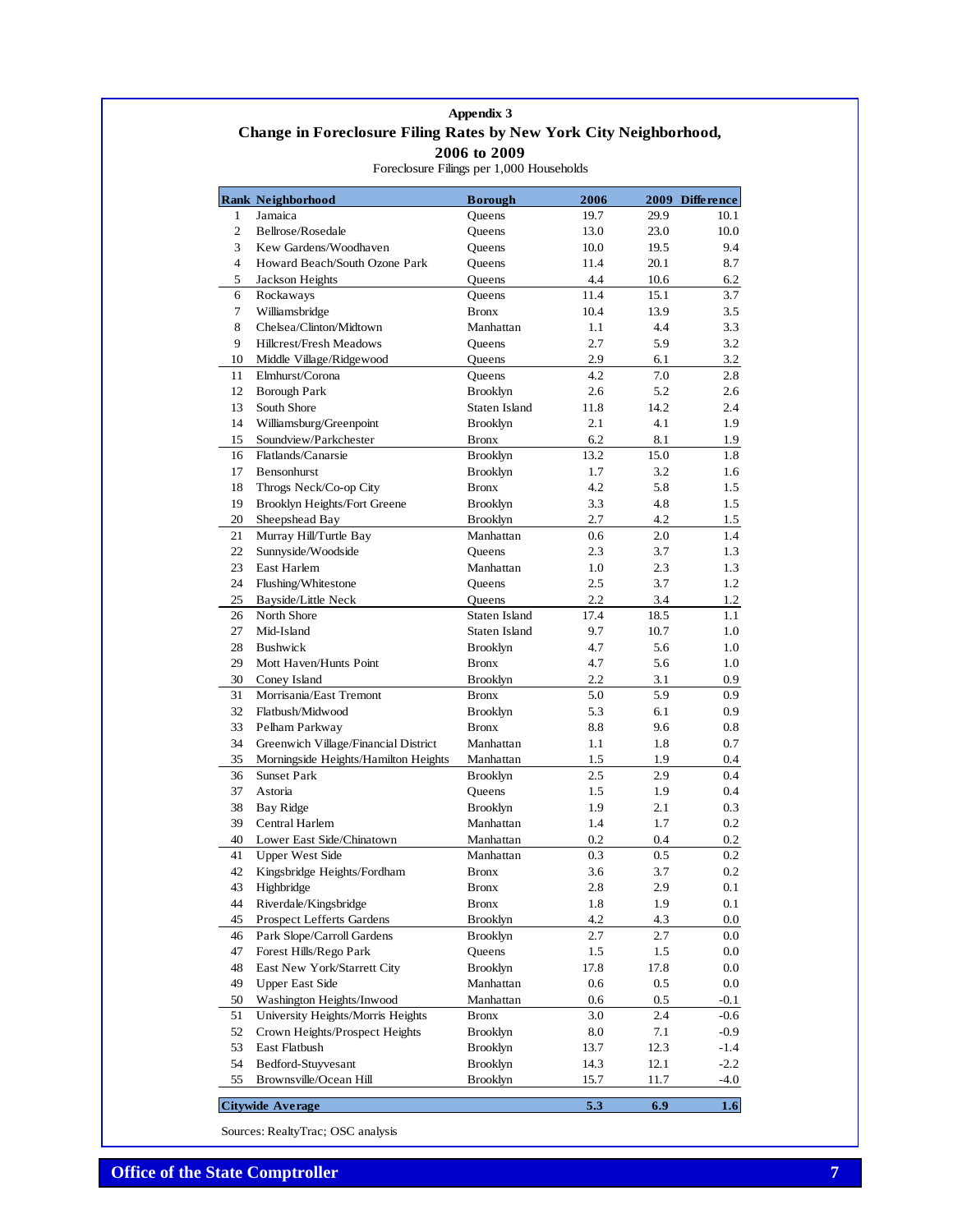## **Appendix 4 Change in Foreclosure Filings and Rates by New York City Neighborhood, 2009 to 2010** Rate Represents Foreclosure Filings per 1,000 Households

|                                      | 2009          |            | 2010          |            | % Change      | <b>Difference</b> |
|--------------------------------------|---------------|------------|---------------|------------|---------------|-------------------|
| Neighborhood                         | <b>Number</b> | Rate       | <b>Number</b> | Rate       | <b>Number</b> | Rate              |
| Jamaica                              | 2,394         | 29.9       | 1,262         | 15.6       | $-47.3%$      | $-14.3$           |
| Bellrose/Rosedale                    | 1,510         | 23.0       | 885           | 13.3       | $-41.4%$      | $-9.7$            |
| Howard Beach/South Ozone Park        | 726           | 20.1       | 401           | 11.0       | $-44.8%$      | $-9.1$            |
| Kew Gardens/Woodhaven                | 1,106         | 19.5       | 629           | 11.0       | $-43.1%$      | $-8.5$            |
| Rockaways                            | 642           | 15.1       | 364           | 8.5        | $-43.3%$      | -6.6              |
| Jackson Heights                      | 511           | 10.6       | 266           | 5.5        | $-47.9%$      | $-5.2$            |
| Williamsbridge                       | 462           | 13.9       | 333           | 10.0       | $-27.9%$      | $-3.9$            |
| Elmhurst/Corona                      | 447           | 7.0        | 230           | 3.5        | $-48.5%$      | $-3.4$            |
| Chelsea/Clinton/Midtown              | 371           | 4.4        | 111           | 1.3        | $-70.1%$      | $-3.1$            |
| Middle Village/Ridgewood             | 387           | 6.1        | 198           | 3.1        | $-48.8%$      | $-3.0$            |
| Hillcrest/Fresh Meadows              | 334           | 5.9        | 185           | 3.3        | $-44.6%$      | $-2.7$            |
| North Shore                          | 1,347         | 18.5       | 1,107         | 15.2       | $-17.8%$      | $-3.3$            |
| Sunnyside/Woodside                   | 209           | 3.7        | 102           | 1.8        | $-51.2%$      | $-1.9$            |
| Flushing/Whitestone                  | 333           | 3.7        | 202           | 2.2        | $-39.3%$      | $-1.5$            |
| East Harlem                          | 98            | 2.3        | 35            | 0.8        | $-64.3%$      | $-1.5$            |
| Bayside/Little Neck                  | 153           | 3.4        | 90            | 2.0        | $-41.2%$      | $-1.4$            |
| Flatlands/Canarsie                   | 1,019         | 15.0       | 908           | 13.2       | $-10.9%$      | $-1.8$            |
| Williamsburg/Greenpoint              | 194           | 4.1        | 136           | 2.8        | $-29.9%$      | $-1.2$            |
| Astoria                              | 129           | 1.9        | 53            | 0.8        | $-58.9%$      | $-1.1$            |
| Murray Hill/Turtle Bay               | 184           | 2.0        | 90            | 1.0        | $-51.1%$      | $-1.1$            |
| South Shore                          | 681           | 14.2       | 605           | 12.6       | $-11.2%$      | $-1.6$            |
| Pelham Parkway                       | 743           | 9.6        | 640           | 8.3        | $-13.9%$      | $-1.3$            |
| Brooklyn Heights/Fort Greene         | 263           | 4.8        | 197           | 3.6        | $-25.1%$      | $-1.2$            |
| Coney Island                         | 68            | 3.1        | 45            | 2.1        | $-33.8%$      | $-1.1$            |
| Mott Haven/Hunts Point               | 252           | 5.6        | 206           | 4.6        | $-18.3%$      | $-1.0$            |
| Soundview/Parkchester                | 366           | 8.1        | 322           | 7.2        | $-12.0%$      | $-1.0$            |
| East New York/Starrett City          | 1,195         | 17.8       | 1,139         | 16.8       | $-4.7%$       | $-1.0$            |
| <b>Sunset Park</b>                   | 117           | 2.9        | 88            | 2.2        | $-24.8%$      | $-0.8$            |
| Park Slope/Carroll Gardens           | 126           | 2.7        | 91            | 2.0        | $-27.8%$      | $-0.8$            |
| Bensonhurst                          | 197           | 3.2        | 158           | 2.6        | $-19.8%$      | $-0.7$            |
| Kingsbridge Heights/Fordham          | 349           | 3.7        | 282           | 3.0        | $-19.2%$      | $-0.7$            |
| Throgs Neck/Co-op City               | 221           | 5.8        | 186           | 4.8        | $-15.8%$      | $-0.9$            |
| Flatbush/Midwood                     | 570           | 6.1        | 507           | 5.4        |               | $-0.7$            |
|                                      |               |            |               |            | -11.1%        |                   |
| <b>Bushwick</b>                      | 86            | 5.6<br>2.9 | 78            | 5.1<br>2.5 | $-9.3%$       | $-0.6$            |
| Highbridge                           | 202           |            | 170           |            | $-15.8%$      | $-0.5$            |
| Mid-Island                           | 618           | 10.7       | 591           | 10.3       | $-4.4%$       | $-0.5$            |
| Forest Hills/Rego Park               | 83            | 1.5        | 59            | 1.0        | $-28.9%$      | $-0.4$            |
| Morningside Heights/Hamilton Heights | 94            | 1.9        | 77            | 1.5        | $-18.1%$      | $-0.4$            |
| University Heights/Morris Heights    | 65            | 2.4        | 57            | 2.1        | $-12.3%$      | $-0.3$            |
| Bay Ridge                            | 107           | 2.1        | 93            | 1.8        | $-13.1%$      | -0.3              |
| Crown Heights/Prospect Heights       | 345           | 7.1        | 335           | 6.8        | $-2.9%$       | $-0.3$            |
| Morrisania/East Tremont              | 264           | 5.9        | 249           | 5.6        | $-5.7%$       | $-0.3$            |
| Greenwich Village/Financial District | 117           | 1.8        | 110           | 1.6        | $-6.0\%$      | $-0.1$            |
| Central Harlem                       | 80            | 1.7        | 76            | 1.6        | $-5.0%$       | $-0.1$            |
| <b>Borough Park</b>                  | 289           | 5.2        | 285           | 5.0        | $-1.4%$       | $-0.1$            |
| <b>Upper East Side</b>               | 74            | 0.5        | 73            | 0.5        | $-1.4%$       | $0.0\,$           |
| Riverdale/Kingsbridge                | $76\,$        | 1.9        | 74            | $1.8\,$    | $-2.6%$       | $0.0\,$           |
| Sheepshead Bay                       | 408           | 4.2        | 414           | 4.2        | 1.5%          | $0.0\,$           |
| Bedford-Stuyvesant                   | 973           | 12.1       | 980           | 12.1       | 0.7%          | $0.0\,$           |
| <b>Upper West Side</b>               | 64            | 0.5        | 73            | 0.5        | 14.1%         | $0.1\,$           |
| Lower East Side/Chinatown            | 43            | 0.4        | 52            | 0.5        | 20.9%         | 0.1               |
| Washington Heights/Inwood            | 43            | 0.6        | 55            | $0.7\,$    | 27.9%         | 0.1               |
| Prospect Lefferts Gardens            | 107           | 4.3        | 114           | 4.5        | 6.5%          | 0.2               |
| East Flatbush                        | 370           | 12.3       | 382           | 12.6       | 3.2%          | 0.3               |
| Brownsville/Ocean Hill               | 674           | 11.7       | 739           | 12.7       | 9.6%          | 1.0               |
| <b>Citywide</b>                      | 22,886        | 6.9        | 17,191        | $5.1\,$    | $-24.9%$      | $-1.8$            |

Sources: RealtyTrac; OSC analysis

Ι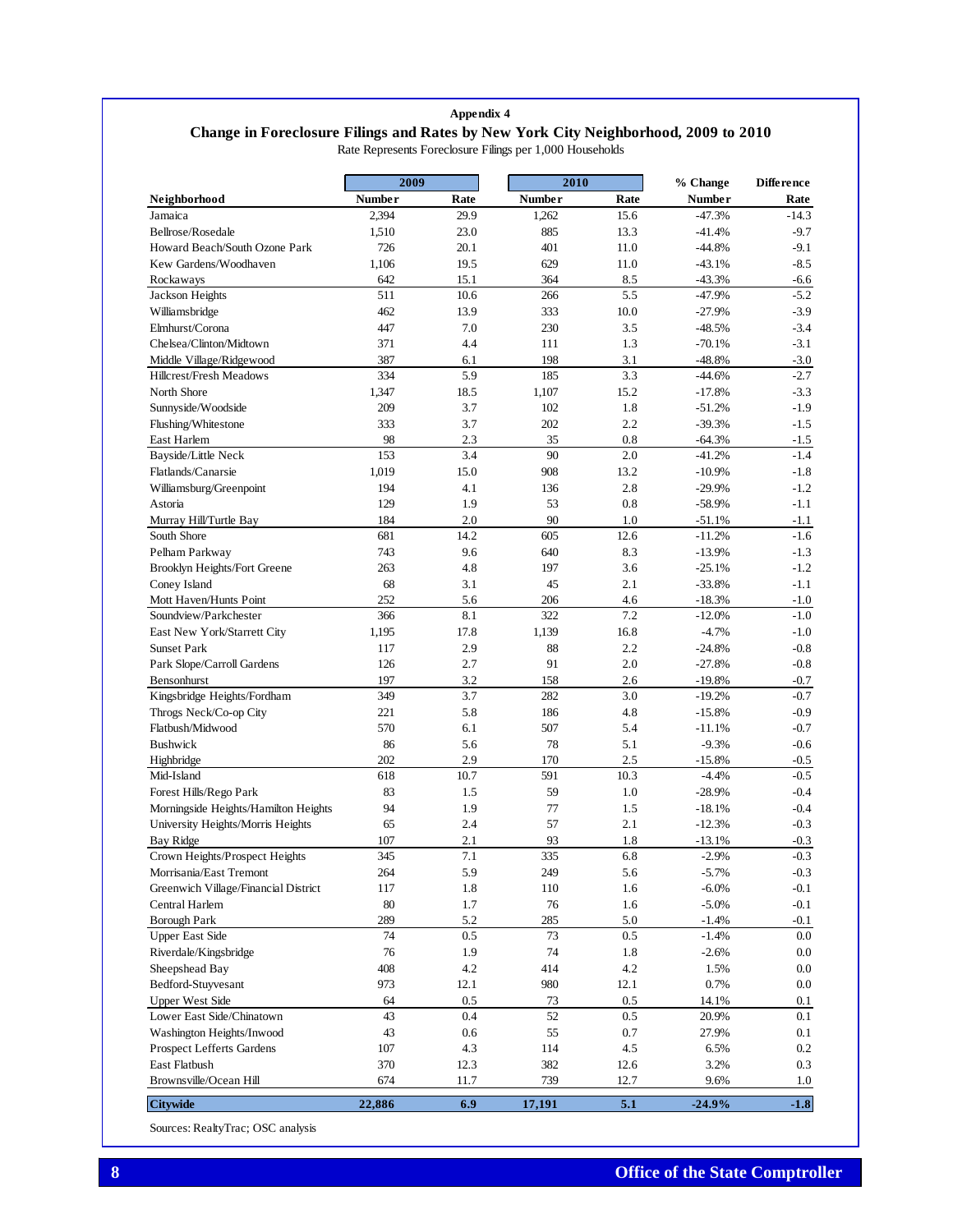### **Appendix 5 Change in Foreclosure Rates by New York City Neighborhood, 2006 to 2009** Foreclosure Rate per 1,000 Homeowners

|        | <b>Rank Borough</b>     | Neighborhood                         | 2006         | 2009 | Difference |
|--------|-------------------------|--------------------------------------|--------------|------|------------|
| 1      | <b>Bronx</b>            | Williamsbridge                       | 25.3         | 49.9 | 24.6       |
| 2      | Oueens                  | Jamaica                              | 35.4         | 58.4 | 23.0       |
| 3      | Queens                  | Kew Gardens/Woodhaven                | 21.5         | 42.1 | 20.6       |
| 4      | <b>Bronx</b>            | Soundview/Parkchester                | 28.7         | 46.6 | 17.9       |
| 5      | Queens                  | Jackson Heights                      | 11.8         | 28.6 | 16.8       |
| 6      | Manhattan               | East Harlem                          | 12.8         | 28.6 | 15.7       |
| 7      | <b>Bronx</b>            | Mott Haven/Hunts Point               | 61.5         | 76.6 | 15.1       |
| 8      | Queens                  | Bellrose/Rosedale                    | 17.3         | 31.7 | 14.4       |
| 9      | Queens                  | Howard Beach/South Ozone Park        | 16.7         | 30.5 | 13.7       |
| 10     | <b>Brooklyn</b>         | Williamsburg/Greenpoint              | 14.3         | 27.7 | 13.4       |
| 11     | Queens                  | Elmhurst/Corona                      | 16.2         | 28.7 | 12.4       |
| 12     | Manhattan               | Chelsea/Clinton/Midtown              | 5.7          | 17.6 | 11.9       |
| 13     | <b>Brooklyn</b>         | Brooklyn Heights/Fort Greene         | 9.8          | 19.5 | 9.7        |
| 14     | <b>Brooklyn</b>         | <b>Bushwick</b>                      | 42.1         | 51.7 | 9.6        |
| 15     | <b>Bronx</b>            | Morrisania/East Tremont              | 62.3         | 70.9 | 8.6        |
| 16     | <b>Brooklyn</b>         | <b>Borough Park</b>                  | 8.1          | 16.6 | 8.6        |
| 17     | Queens                  | Middle Village/Ridgewood             | 6.4          | 14.3 | 7.9        |
| 18     | Queens                  | <b>Hillcrest/Fresh Meadows</b>       | 5.0          | 12.3 | 7.3        |
| 19     | Queens                  | Sunnyside/Woodside                   | 7.9          | 14.2 | 6.3        |
| 20     | Queens                  | Rockaways                            | 27.8         | 34.1 | 6.3        |
| 21     | <b>Bronx</b>            | Throgs Neck/Co-op City               | 7.4          | 12.8 | 5.4        |
| 22     | <b>Bronx</b>            | Kingsbridge Heights/Fordham          | 37.8         | 42.9 | 5.1        |
| 23     | <b>Bronx</b>            | Pelham Parkway                       | 27.3         | 32.0 | 4.7        |
| 24     | <b>Brooklyn</b>         | Bensonhurst                          | 4.4          | 8.8  | 4.4        |
| 25     | <b>Brooklyn</b>         | Flatbush/Midwood                     | 22.0         | 26.1 | 4.1        |
| 26     | Manhattan               | Murray Hill/Turtle Bay               | 2.0          | 6.0  | 4.0        |
| 27     | Staten Island           | North Shore                          | 29.6         | 33.4 | 3.8        |
| 28     | <b>Brooklyn</b>         | Flatlands/Canarsie                   | 21.8         | 25.3 | 3.5        |
| 29     | Staten Island           | South Shore                          | 13.9         | 17.3 | 3.4        |
| 30     | <b>Brooklyn</b>         | Coney Island                         | 7.6          | 11.0 | 3.4        |
| 31     | <b>Brooklyn</b>         | Sheepshead Bay                       | 5.5          | 8.7  | 3.1        |
| 32     | Queens                  | Flushing/Whitestone                  | 4.9          | 8.0  | 3.0        |
| 33     | Manhattan               | Greenwich Village/Financial District | 3.7          | 6.1  | 2.4        |
| 34     | Queens                  | Bayside/Little Neck                  | 3.1          | 4.8  | 1.7        |
| 35     | Queens                  | Astoria                              | 7.3          | 8.9  | 1.7        |
| 36     | <b>Brooklyn</b>         | <b>Sunset Park</b>                   | 8.9          | 10.5 | 1.6        |
| 37     | Staten Island           | Mid-Island                           | 13.4         | 14.9 | 1.5        |
| 38     | <b>Brooklyn</b>         | East New York/Starrett City          | 70.0         | 71.3 | 1.4        |
| 39     | Manhattan               | Lower East Side/Chinatown            | 2.2          | 3.2  | 1.0        |
| 40     | <b>Brooklyn</b>         | <b>Bay Ridge</b>                     | 4.6          | 5.4  | $0.8\,$    |
| 41     | <b>Brooklyn</b>         | <b>Prospect Lefferts Gardens</b>     | 25.7         | 26.4 | 0.7        |
| $42\,$ | <b>Bronx</b>            | Riverdale/Kingsbridge                | 5.9          | 6.6  | $0.7\,$    |
| 43     | Manhattan               | <b>Upper West Side</b>               | 0.9          | 1.4  | $0.5\,$    |
| 44     | <b>Brooklyn</b>         | Park Slope/Carroll Gardens           | 7.2          | 7.4  | $0.2\,$    |
| 45     | Manhattan               | Morningside Heights/Hamilton Heights | 11.7         | 11.9 | 0.2        |
| 46     | Manhattan               | <b>Upper East Side</b>               | 1.5          | 1.4  | -0.1       |
| 47     | Queens                  | Forest Hills/Rego Park               | 3.4          | 3.1  | $-0.3$     |
| 48     | Manhattan               | Central Harlem                       |              | 10.7 | $-1.0$     |
| 49     | <b>Brooklyn</b>         | East Flatbush                        | 11.8<br>36.9 | 33.9 | $-3.0$     |
|        | <b>Brooklyn</b>         | Crown Heights/Prospect Heights       | 36.9         | 33.4 | $-3.5$     |
| 50     | Manhattan               | Washington Heights/Inwood            | 8.7          | 3.5  | $-5.2$     |
| 51     |                         |                                      |              |      |            |
| 52     | <b>Bronx</b>            | Highbridge                           | 57.1         | 48.3 | $-8.8$     |
| 53     | <b>Brooklyn</b>         | Bedford-Stuyvesant                   | 66.7         | 57.7 | $-9.0$     |
| 54     | <b>Brooklyn</b>         | Brownsville/Ocean Hill               | 76.9         | 58.7 | $-18.3$    |
| 55     | <b>Bronx</b>            | University Heights/Morris Heights    | 75.0         | 52.8 | $-22.2$    |
|        | <b>Citywide Average</b> |                                      | 15.8         | 20.9 | 5.1        |

Sources: RealtyTrac; U.S. Census Bureau; OSC analysis

I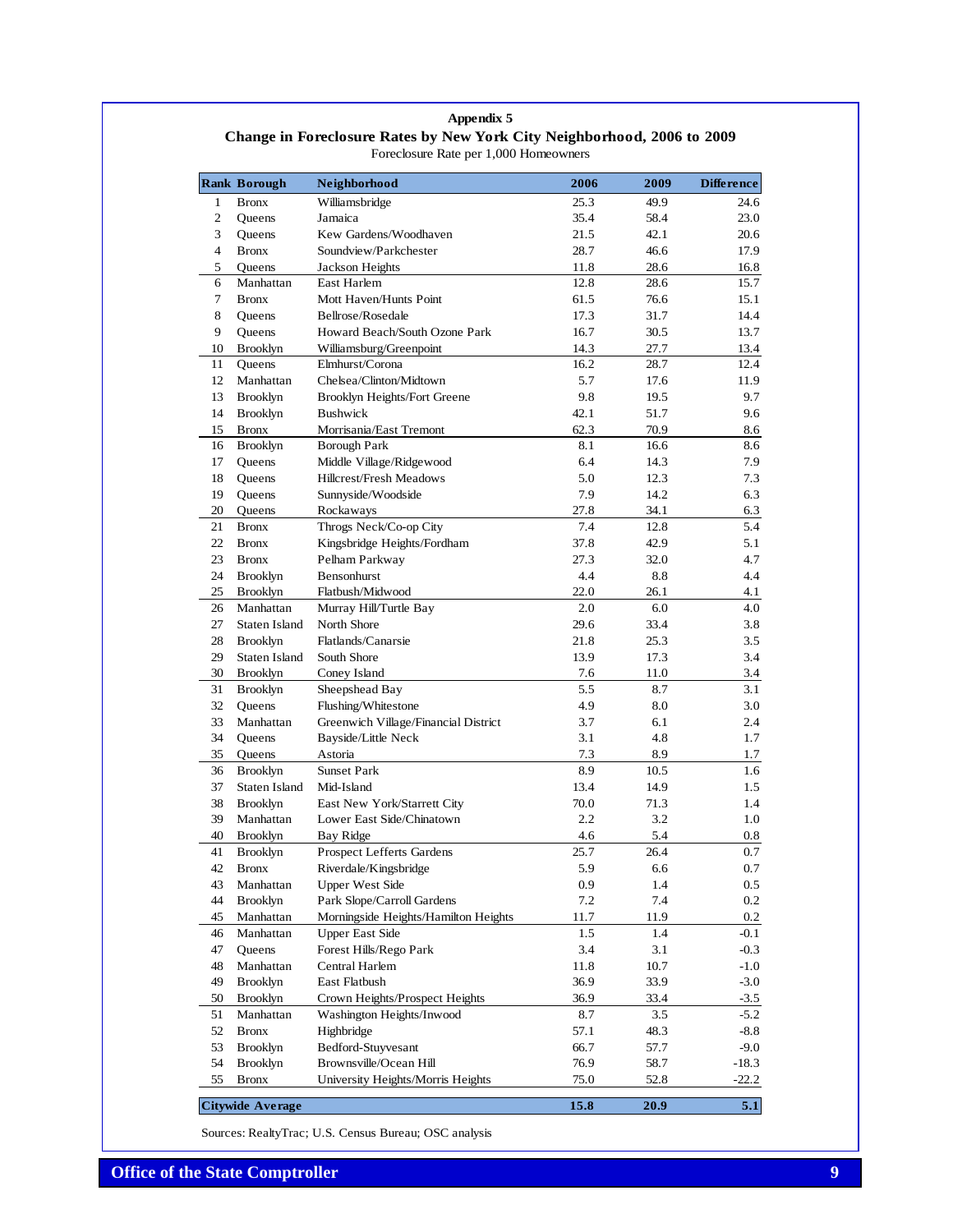### Per 1,000 Units **2009 Foreclosure Filing Rates by New York City Neighborhood Appendix 6**

**Homeowners** Households **Homeowners Brooklyn** 24.0 **24.0** 7.4 Bay Ridge 5.4 2.1 Bedford-Stuyvesant 57.7 12.1 Bensonhurst 8.8 3.2 Borough Park 16.6 5.2 Brooklyn Heights/Fort Greene 19.5 4.8 Brownsville/Ocean Hill 58.7 11.7 Bushwick 51.7 5.6 Coney Island 11.0 3.1 Crown Heights/Prospect Heights 33.4 7.1<br>
East Flatbush 33.9 12.3 East Flatbush East New York/Starrett City 71.3 17.8 Flatbush/Midwood 26.1 6.1 Flatlands/Canarsie 25.3 15.0 Park Slope/Carroll Gardens 7.4 2.7 Prospect Lefferts Gardens 26.4 4.3 Sheepshead Bay  $8.7$  4.2 Sunset Park 10.5 2.9 Williamsburg/Greenpoint 27.7 4.1 **Bronx** 33.0 5.8 Highbridge 48.3 2.9 Kingsbridge Heights/Fordham 42.9 3.7 Morrisania/East Tremont 70.9 5.9 Mott Haven/Hunts Point 76.6 5.6 Pelham Parkway 32.0 9.6 Riverdale/Kingsbridge 6.6 1.9 Soundview/Parkchester 46.6 8.1 Throgs Neck/Co-op City 12.8 5.8 University Heights/Morris Heights 52.8 2.4 Williamsbridge 13.9 13.9 **Manhattan 5.5 1.4** Central Harlem 10.7 1.7 Chelsea/Clinton/Midtown 17.6 4.4 East Harlem 28.6 2.3 Greenwich Village/Financial District 6.1 6.1 1.8 Lower East Side/Chinatown 3.2 0.4 Morningside Heights/Hamilton Heights 11.9 1.9 Murray Hill/Turtle Bay 6.0 2.0 Upper East Side 1.4 0.5 Upper West Side 1.4 0.5 Washington Heights/Inwood 3.5 0.6 **Queens** 23.9 10.8 Astoria 1.9 Bayside/Little Neck 4.8 3.4 Bellrose/Rosedale 31.7 23.0 Elmhurst/Corona 28.7 7.0 Flushing/Whitestone 8.0 3.7 Forest Hills/Rego Park 3.1 1.5 Hillcrest/Fresh Meadows 12.3 5.9 Howard Beach/South Ozone Park 30.5 20.1 Jackson Heights 28.6 10.6 Jamaica 58.4 29.9 Kew Gardens/Woodhaven 42.1 19.5 Middle Village/Ridgewood 14.3 6.1 Rockaways 34.1 15.1 Sunnyside/Woodside 14.2 3.7 **Staten Island** 21.8 14.8 North Shore 33.4 18.5 Mid-Island 14.9 10.7 South Shore 17.3 14.2 **Citywide 20.9 6.9** 

Sources: RealtyTrac; U.S. Census Bureau; OSC analysis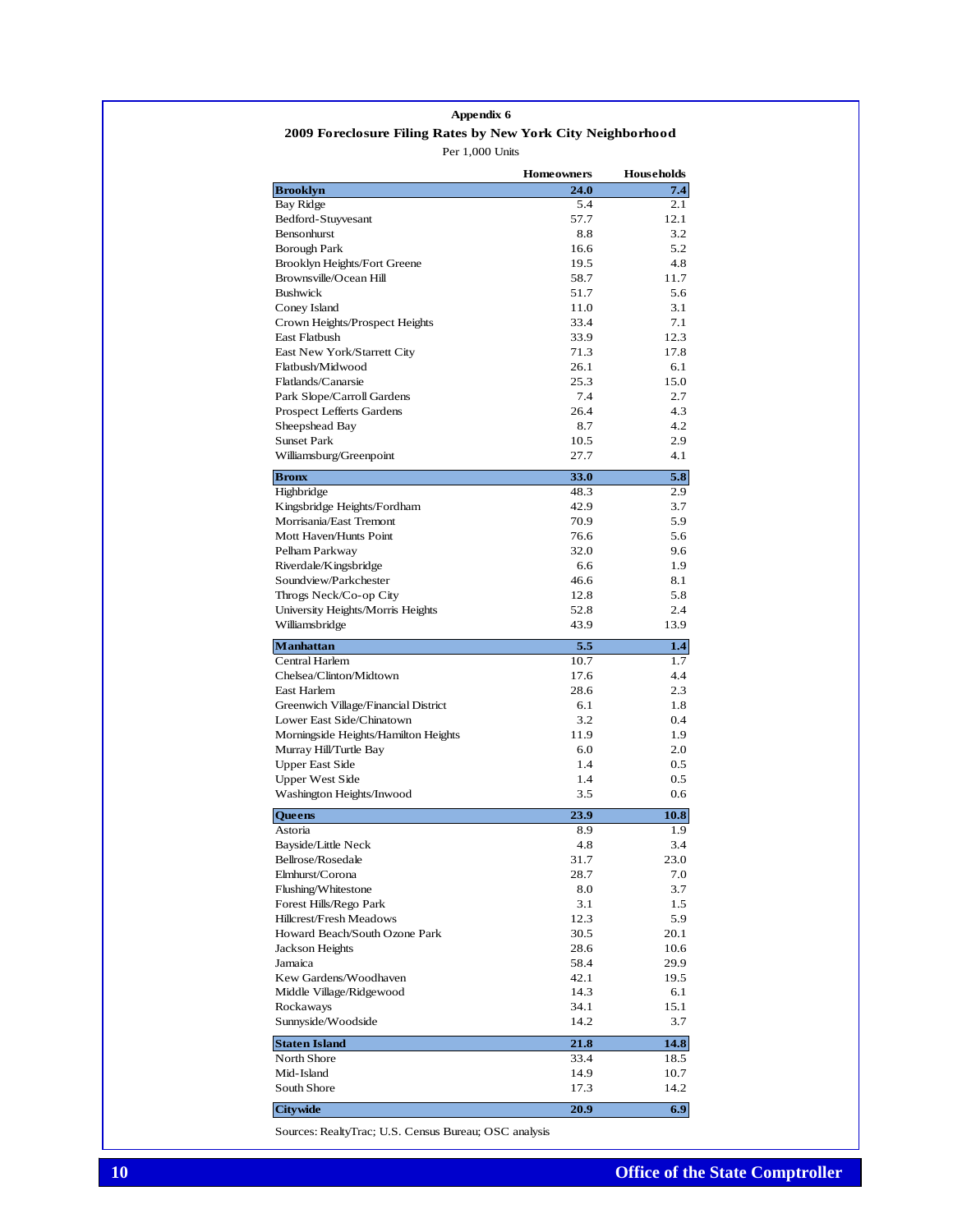## **Appendix 7**

# **Subprime Mortgages as a Share of Total Mortgage Originations by New York City Neighborhood**

|                                      | <b>Mortgages Issued in 2004</b> |                       | Mortgages Issued in 2006 |                       |  |
|--------------------------------------|---------------------------------|-----------------------|--------------------------|-----------------------|--|
| Neighborhood                         | Number of                       | <b>Subprime</b>       | Number of                | <b>Subprime</b>       |  |
|                                      | Subprime                        | <b>Share of Total</b> | Subprime                 | <b>Share of Total</b> |  |
| Brownsville/Ocean Hill<br>Jamaica    | 618<br>2,440                    | 29.0%<br>27.9%        | 1,366                    | 55.0%<br>54.3%        |  |
|                                      | 114                             | 22.1%                 | 5,581<br>284             | 51.4%                 |  |
| University Heights/Morris Heights    | 984                             | 28.8%                 | 2,196                    | 50.7%                 |  |
| East New York/Starrett City          | 960                             |                       |                          |                       |  |
| Williamsbridge<br>East Flatbush      | 865                             | 26.7%<br>25.7%        | 2,050<br>1,696           | 49.9%<br>48.3%        |  |
| Bedford-Stuyvesant                   | 724                             | 26.5%                 | 1,517                    | 47.0%                 |  |
| Morrisania/East Tremont              | 251                             | 25.3%                 | 538                      | 44.4%                 |  |
| <b>Bushwick</b>                      | 553                             | 27.7%                 | 1,024                    | 44.1%                 |  |
| Mott Haven/Hunts Point               | 134                             | 23.0%                 | 345                      | 43.6%                 |  |
| Howard Beach/South Ozone Park        | 805                             | 17.9%                 | 2,038                    | 43.5%                 |  |
| Bellrose/Rosedale                    | 1,758                           | 20.5%                 | 3,807                    | 43.1%                 |  |
| Soundview/Parkchester                | 621                             | 22.3%                 | 1,327                    | 42.1%                 |  |
| Flatlands/Canarsie                   | 1,322                           | 19.2%                 | 2,756                    | 41.8%                 |  |
| Kew Gardens/Woodhaven                | 690                             | 16.3%                 | 1,721                    | 40.3%                 |  |
| Rockaways                            | 512                             | 21.3%                 | 1,067                    | 38.8%                 |  |
| Crown Heights/Prospect Heights       | 437                             | 22.2%                 | 823                      | 38.7%                 |  |
| <b>Prospect Lefferts Gardens</b>     | 287                             | 20.6%                 | 421                      | 38.2%                 |  |
| Pelham Parkway                       | 393                             | 17.6%                 | 838                      | 37.9%                 |  |
| North Shore                          | 1,181                           | 18.1%                 | 2.382                    | 37.4%                 |  |
| Highbridge                           | 100                             | 21.6%                 | 208                      | 37.3%                 |  |
| Kingsbridge Heights/Fordham          | 113                             | 16.8%                 | 257                      | 34.4%                 |  |
| Jackson Heights                      | 447                             | 12.2%                 | 1,050                    | 30.5%                 |  |
| Elmhurst/Corona                      | 208                             | 12.4%                 | 551                      | 30.5%                 |  |
| Throgs Neck/Co-op City               | 276                             | 12.6%                 | 665                      | 29.4%                 |  |
| Coney Island                         | 133                             | 9.3%                  | 292                      | 26.4%                 |  |
| Middle Village/Ridgewood             | 381                             | 11.7%                 | 766                      | 25.1%                 |  |
| Mid-Island                           | 491                             | 10.2%                 | 1,045                    | 25.0%                 |  |
| <b>Sunset Park</b>                   | 173                             | 10.1%                 | 340                      | 22.0%                 |  |
| South Shore                          | 694                             | 10.8%                 | 1,163                    | 21.7%                 |  |
| Astoria                              | 130                             | 8.3%                  | 304                      | 19.9%                 |  |
| <b>Hillcrest/Fresh Meadows</b>       | 212                             | 7.0%                  | 530                      | 19.7%                 |  |
| Sheepshead Bay                       | 182                             | 6.9%                  | 379                      | 18.4%                 |  |
| Flatbush/Midwood                     | 154                             | 9.3%                  | 282                      | 17.8%                 |  |
| Central Harlem                       | 71                              | 8.8%                  | 129                      | 16.8%                 |  |
| Sunnyside/Woodside                   | 146                             | 8.5%                  | 297                      | 16.7%                 |  |
| <b>Borough Park</b>                  | 93                              | 6.3%                  | 202                      | 15.4%                 |  |
| Flushing/Whitestone                  | 258                             | 5.6%                  | 659                      | 15.0%                 |  |
| Brooklyn Heights/Fort Greene         | 166                             | 7.1%                  | 314                      | 14.4%                 |  |
| Riverdale/Kingsbridge                | 83                              | 5.9%                  | 166                      | 13.1%                 |  |
| Bayside/Little Neck                  | 148                             | 4.6%                  | 303                      | 11.2%                 |  |
| Williamsburg/Greenpoint              | 80                              | 7.8%                  | 149                      | 11.1%                 |  |
| <b>Bay Ridge</b>                     | $81\,$                          | 4.3%                  | 159                      | 10.3%                 |  |
| Park Slope/Carroll Gardens           | 190                             | 8.3%                  | 178                      | 9.5%                  |  |
| Morningside Heights/Hamilton Heights | 32                              | 4.2%                  | 59                       | 8.7%                  |  |
| East Harlem                          | 11                              | 2.9%                  | 39                       | 8.5%                  |  |
| Forest Hills/Rego Park               | 74                              | 2.6%                  | 201                      | 8.4%                  |  |
| Washington Heights/Inwood            | 21                              | 2.3%                  | 47                       | 5.7%                  |  |
| Chelsea/Clinton/Midtown              | 39                              | 1.4%                  | 181                      | 5.2%                  |  |
| Bensonhurst                          | 86                              | 13.0%                 | 207                      | 4.8%                  |  |
| Lower East Side/Chinatown            | 7                               | 0.7%                  | 41                       | 4.3%                  |  |
| <b>Upper West Side</b>               | 39                              | 0.9%                  | 123                      | 4.1%                  |  |
| Greenwich Village/Financial District | 31                              | 0.9%                  | 126                      | 4.1%                  |  |
| Murray Hill/Turtle Bay               | 49                              | 1.2%                  | 92                       | 3.6%                  |  |
| <b>Upper East Side</b>               | 56                              | 1.1%                  | 97                       | 2.9%                  |  |
|                                      |                                 |                       |                          |                       |  |

Sources: Home Mortgage Disclosure Act; OSC analysis